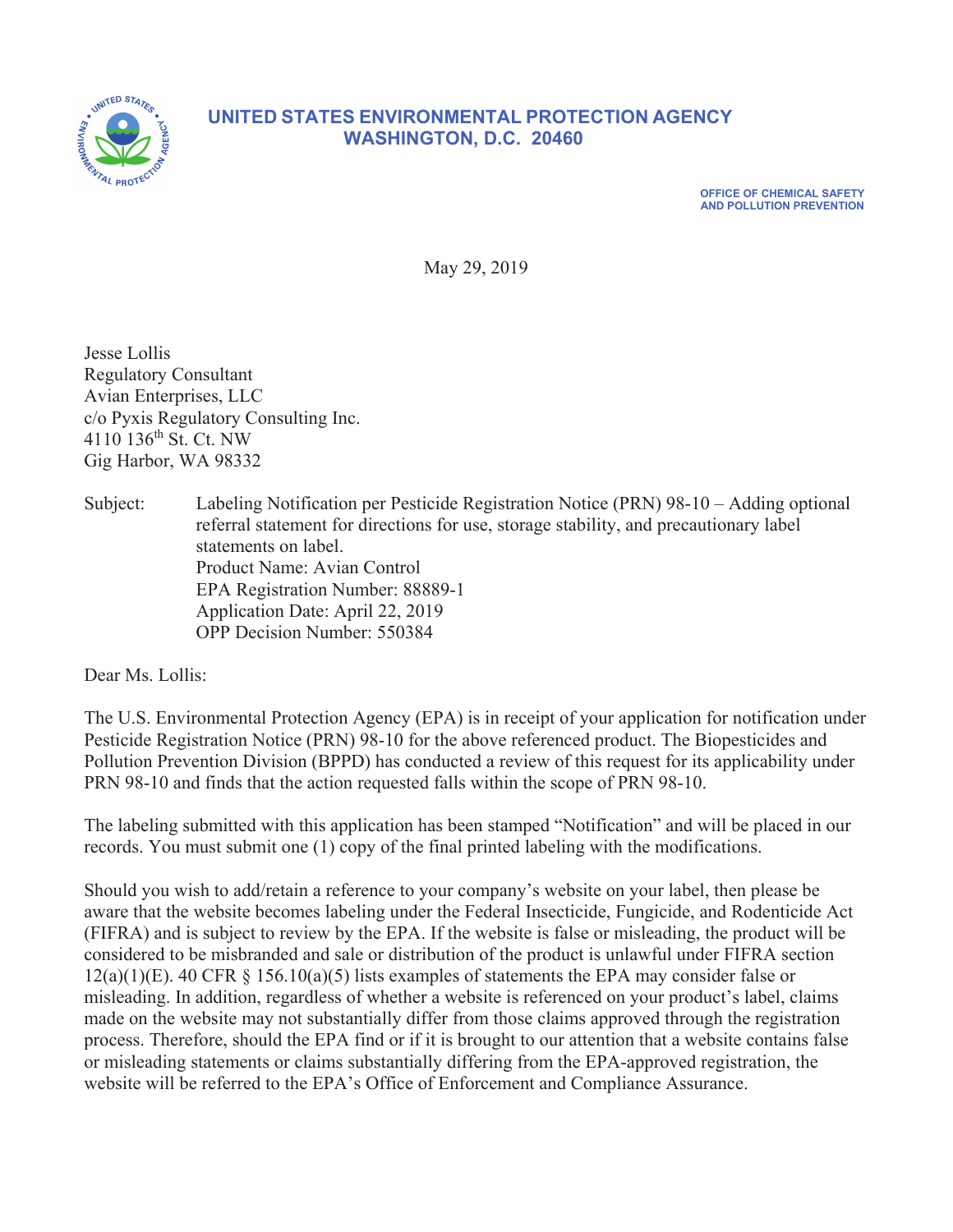Page 2 of 2 EPA Reg. No. 88889-1 OPP Decision No. 550384

If you have any questions, please contact James Parker of my team by phone at (703) 306-0469 or via email at parker.james@epa.gov.

Sincerely,

Andrew Bryceland, Team Leader Biochemical Pesticides Branch Biopesticides and Pollution Prevention Division (7511P) Office of Pesticide Programs

Enclosure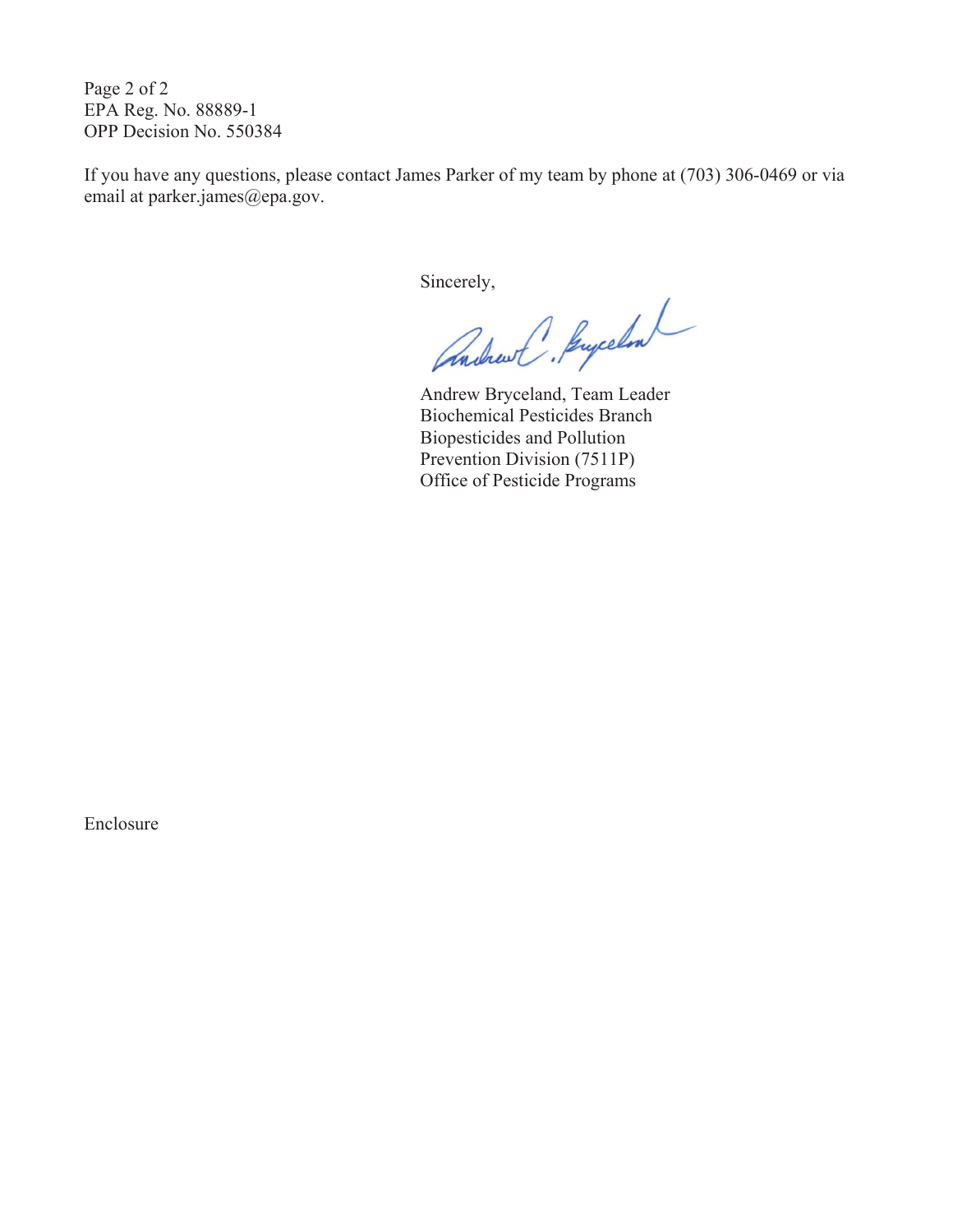[Note to Reviewer: Master label for Commercial, Agricultural and Home Use. To be used on Agricultural commodities (Pome Fruit, Stone Fruit, Berry and Small Fruit, Cereal Grains) and Non-Agricultural Sites including Turf, Hydroseeding, Landfills, Non-fish bearing bodies of water, Buildings and Structures. Sub-label #1: Avian Control; Commercial and Agricultural Market; For Commercial and Agricultural Use— Agricultural Commodities (root and tuber vegetables (Crop Group 1), leaves of root and tuber vegetables (Crop Group 2), bulb vegetables (Crop Group 3-07), leafy vegetables (except brassica) (Crop Group 4), brassica leafy vegetables (Crop Group 5), legume vegetables – including soybeans (Crop Group 6), Foliage of legume vegetables (Crop Group 7), fruiting vegetables (Crop Group 8-10), cucurbit vegetables (Crop Group 9), citrus fruits (Crop Group 10-10), berry and small fruit crops (Crop Group 13-07), pome fruit (Crop Group 11-10), stone fruit (Crop Group 12), cereal grains (Crop Group 15), tree nuts (Crop Group 14), forage fodder and straw of cereal grains (Crop Group 16), grass forage fodder and hay (Crop Group 17), nongrass animal feed (forage, fodder, straw and hay) (Crop Group 18), herbs and spices (Crop Group 19), oilseeds – including sunflowers (Crop Group 20), edible fungi (Crop Group 21), tropical fruits and miscellaneous crops) and Non-Agricultural Sites including Turf, Hydroseeding, Landfills, Non-fish bearing bodies of water, Buildings and Structures

Sub-label #2 Avian Control; Residential Market; For Home Use—Fruits and Vegetables (Pome Fruit, Stone Fruit, Berry and Small Fruit, Sweet Corn), Turf, Garbage and Trash Areas, Non-fish bearing bodies of water, Buildings and Structures]

[Text in brackets indicates optional text]

## **AVIAN CONTROL® Bird Repellent**

#### **ACTIVE INGREDIENT:**

This product contains 1.65 pounds of Methyl Anthranilate per gallon of product.

EPA Reg. No. 88889-1 EPA Est. No. 33162-MI-01

#### **KEEP OUT OF REACH OF CHILDREN**

# **CAUTION**

| <b>FIRST AID</b>                                                                                |                                                                                     |  |
|-------------------------------------------------------------------------------------------------|-------------------------------------------------------------------------------------|--|
| If in eyes:                                                                                     | Hold eye open and rinse slowly and gently with water for 15-20 minutes.             |  |
|                                                                                                 | Remove contact lenses, if present, after the first 5 minutes, then continue rinsing |  |
|                                                                                                 | eye.                                                                                |  |
|                                                                                                 | Call a poison control center or doctor for treatment advice.<br>$\bullet$           |  |
| If on skin or                                                                                   | Take off contaminated clothing.<br>$\bullet$                                        |  |
| clothing:                                                                                       | Rinse skin immediately with plenty of water for 15-20 minutes.                      |  |
|                                                                                                 | Call a poison control center or doctor for treatment advice.                        |  |
| Have the product container or label with you when calling a poison control center or doctor, or |                                                                                     |  |
|                                                                                                 |                                                                                     |  |

going for treatment. You may also contact the National Poison Control Center at 800-900-4044 for emergency medical treatment information.

[See] [inside] [label] [booklet] [for] [First Aid] [,] [additional] [Precautionary Statements] [,] [and] [Directions for Use] [including] [Storage and Disposal] [instructions] [.] **See back panel for additional Precautionary Statements** 

#### **Manufactured for:**

Avian Enterprises, LLC 221 Ocean Grande Blvd, Suite 801 Jupiter, FL 33477

#### **NOTIFICATION**

8889-1<br>The applicant has certified that no changes, other than those reported to the Agency have been made to the labeling. The Agency acknowledges this notification by letter dated:

05/29/2019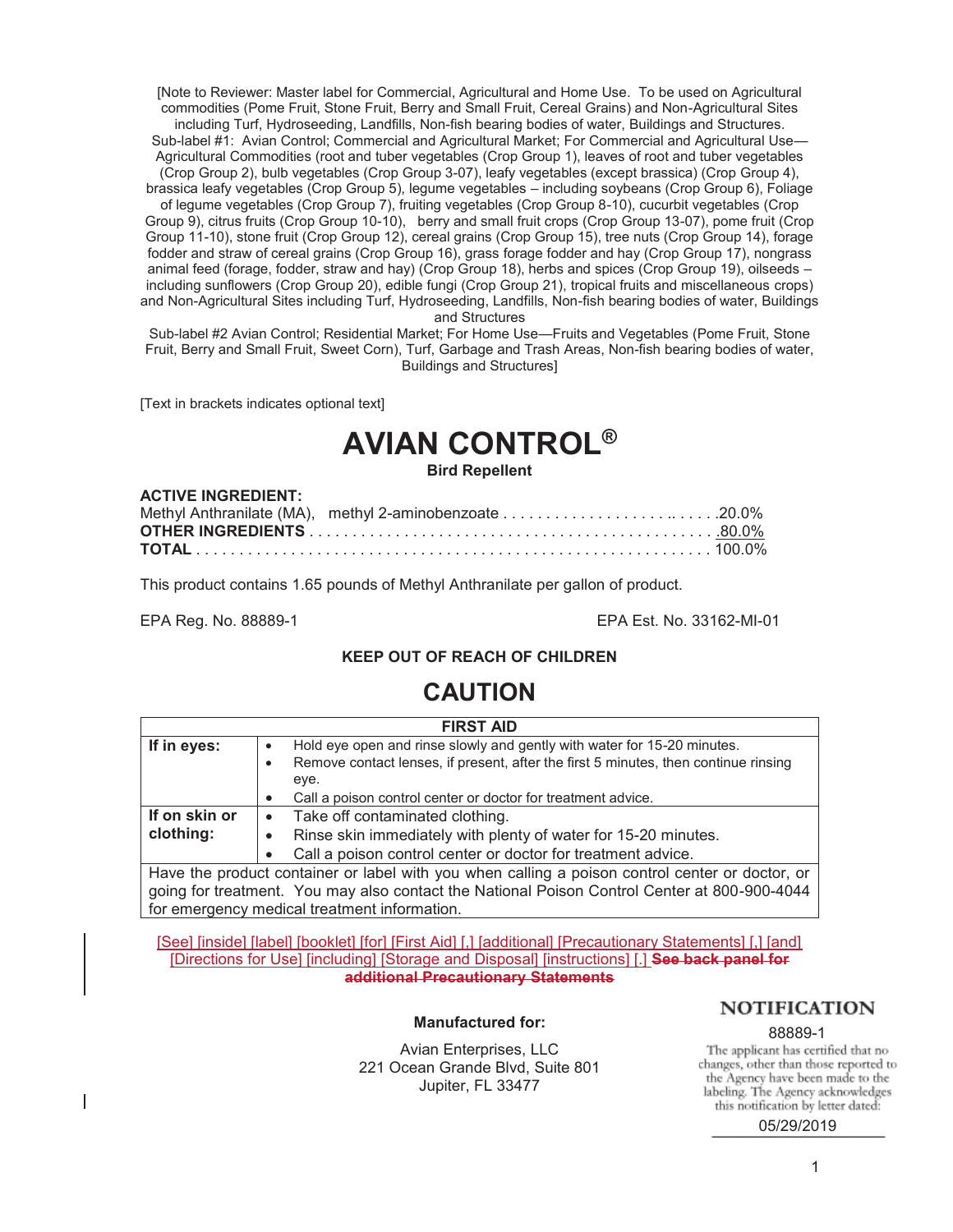**Net Contents: xx gal, xx quarts, xx pints Batch No.:**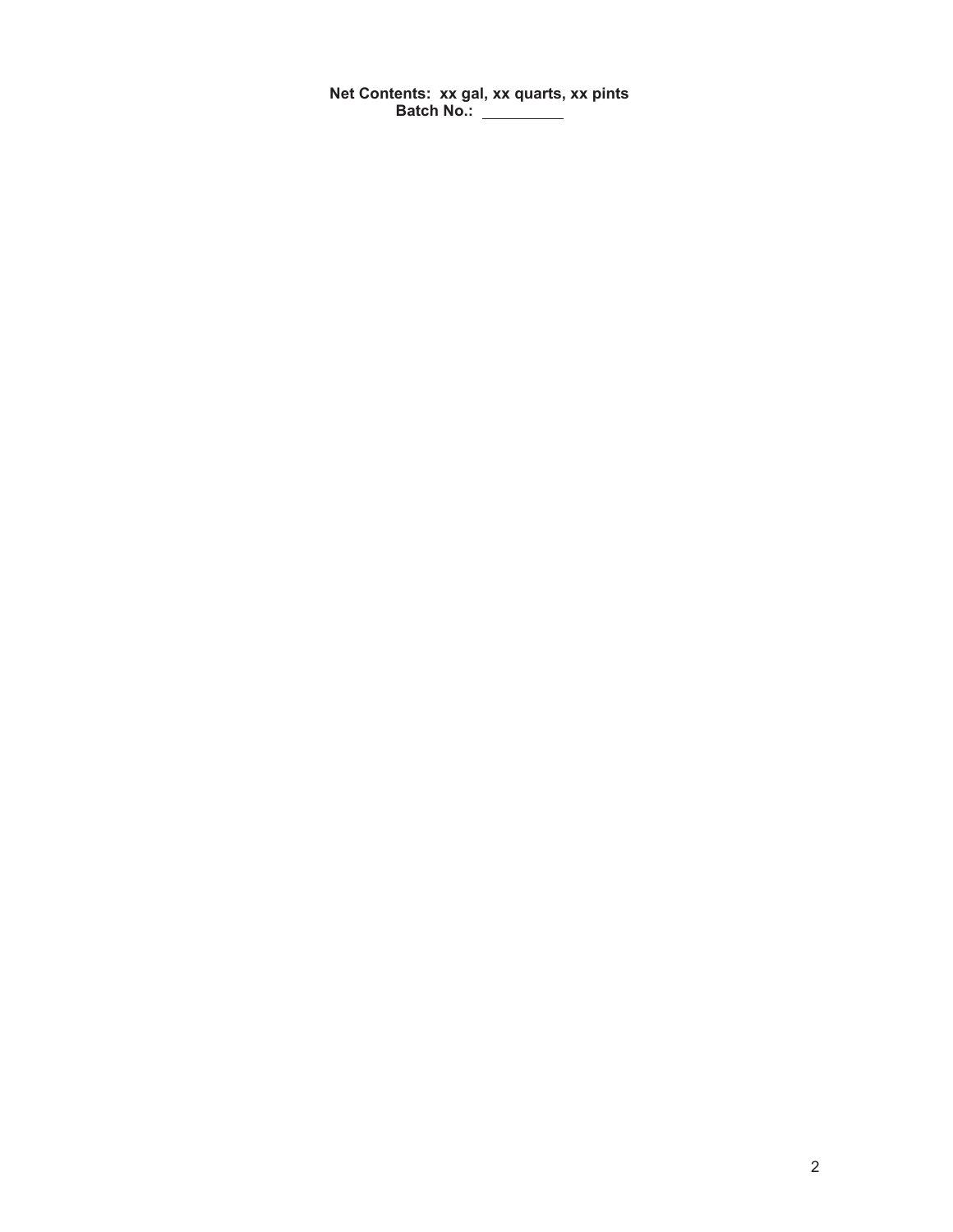#### **Sub-label #1: Commercial and Agricultural Market**

To be used on Agricultural Commodities (root and tuber vegetables (Crop Group 1), leaves of root and tuber vegetables (Crop Group 2), bulb vegetables (Crop Group 3-07), leafy vegetables (except brassica) (Crop Group 4), brassica leafy vegetables (Crop Group 5), legume vegetables – including soybeans (Crop Group 6), Foliage of legume vegetables (Crop Group 7), fruiting vegetables (Crop Group 8-10), cucurbit vegetables (Crop Group 9), citrus fruits (Crop Group 10-10), berry and small fruit crops (Crop Group 13-07), pome fruit (Crop Group 11-10), stone fruit (Crop Group 12), cereal grains (Crop Group 15), tree nuts (Crop Group 14), forage fodder and straw of cereal grains (Crop Group 16), grass forage fodder and hay (Crop Group 17), nongrass animal feed (forage, fodder, straw and hay) (Crop Group 18), herbs and spices (Crop Group 19), oilseeds – including sunflowers (Crop Group 20), edible fungi (Crop Group 21), tropical fruits and miscellaneous crops) and Non-Agricultural Sites including Turf, Hydroseeding, Landfills, Non-fish bearing bodies of water, Buildings and Structures

[Note to reviewer: [Text] in brackets indicates optional text].

# **AVIAN CONTROL®**

**Bird Repellent** 

| <b>ACTIVE INGREDIENT:</b> |  |
|---------------------------|--|
|                           |  |
|                           |  |
|                           |  |

This product contains 1.65 pounds of Methyl Anthranilate per gallon of product.

EPA Reg. No. 88889-1 EPA Est. No. 33162-MI-01

#### **KEEP OUT OF REACH OF CHILDREN**

# **CAUTION**

| <b>FIRST AID</b> |                                                                                                 |  |
|------------------|-------------------------------------------------------------------------------------------------|--|
| If in eyes:      | Hold eye open and rinse slowly and gently with water for 15-20 minutes.                         |  |
|                  | Remove contact lenses, if present, after the first 5 minutes, then continue rinsing<br>٠        |  |
|                  | eye.                                                                                            |  |
|                  | Call a poison control center or doctor for treatment advice.                                    |  |
| If on skin or    | Take off contaminated clothing.<br>$\bullet$                                                    |  |
| clothing:        | Rinse skin immediately with plenty of water for 15-20 minutes.                                  |  |
|                  | Call a poison control center or doctor for treatment advice.                                    |  |
|                  | Have the product container or label with you when calling a poison control center or doctor, or |  |

going for treatment. You may also contact the National Poison Control Center at 800-900-4044 for emergency medical treatment information.

[See] [inside] [label] [booklet] [for] [First Aid] [,] [additional] [Precautionary Statements] [,] [and] [Directions for Use] [including] [Storage and Disposal] [instructions] [.] **See back panel for additional Precautionary Statements** 

**Manufactured for:** 

Avian Enterprises, LLC 221 Ocean Grande Blvd, Suite 801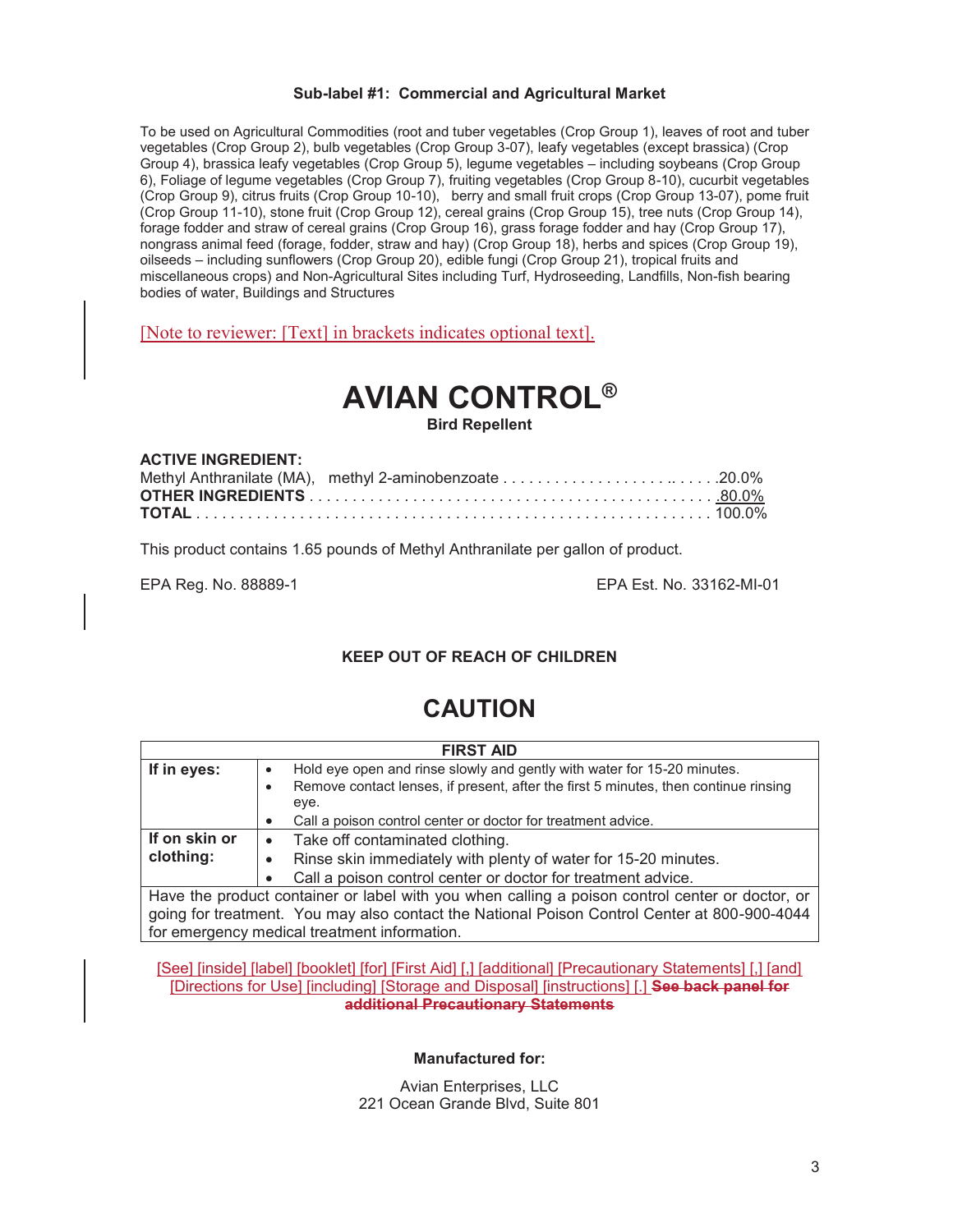Jupiter, FL 33477

**Net Contents: xx gal, xx quarts, xx pints Batch No.:**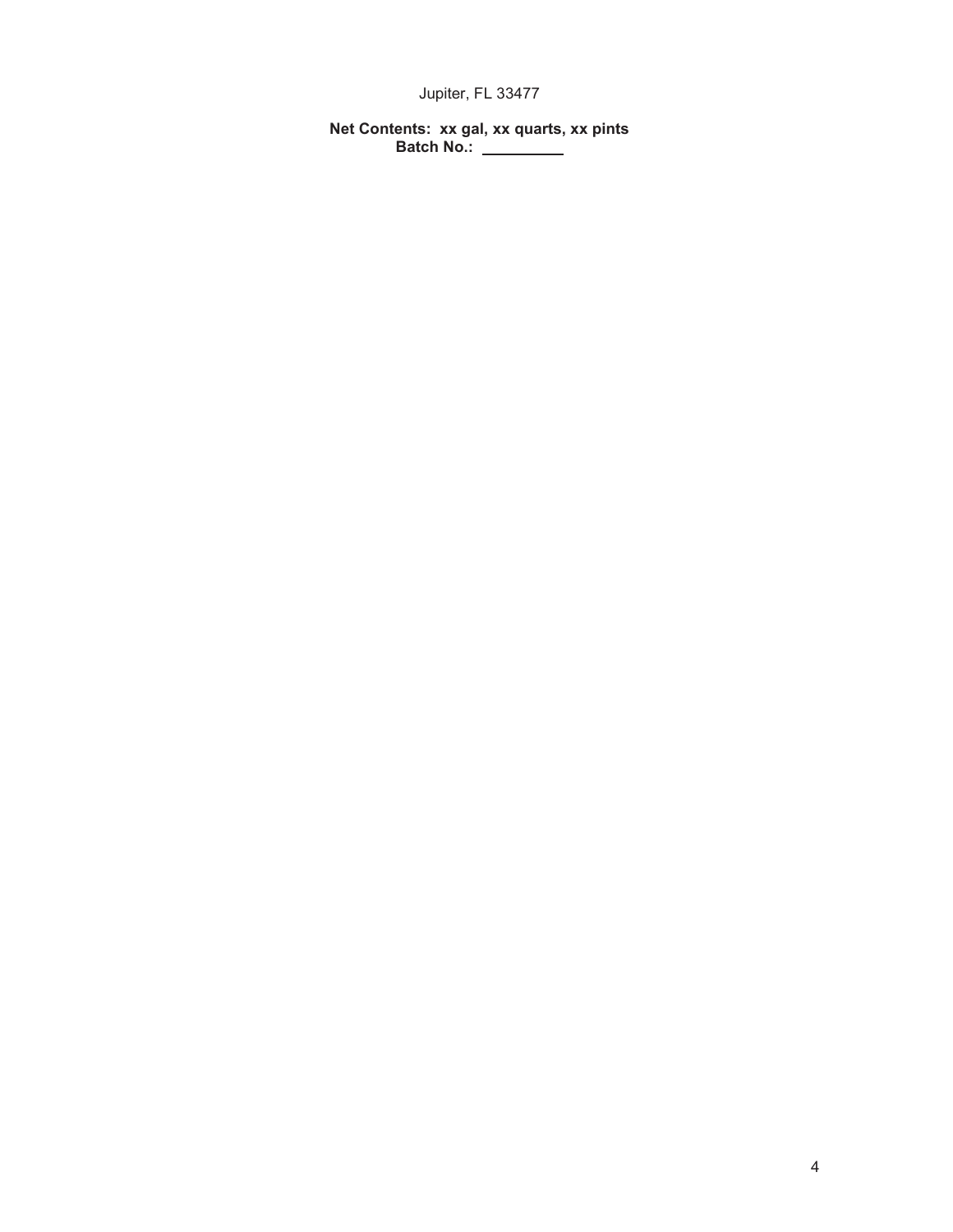#### **PRECAUTIONARY STATEMENTS HAZARDS TO HUMANS & DOMESTIC ANIMALS**

**CAUTION. Causes moderate eye irritation.** Harmful if absorbed through skin. Avoid contact with skin, eyes, and clothing. Wash thoroughly with soap and water after handling and before eating, drinking, chewing gum, using tobacco, or using the toilet.

#### **ENVIRONMENTAL HAZARDS**

For terrestrial uses, do not apply directly to water, to areas where surface water is present, or to intertidal areas below the mean highwater mark. Do not contaminate water when disposing of equipment washwater or rinsate. This pesticide is slightly toxic to fish and aquatic invertebrates.

#### **PERSONAL PROTECTIVE EQUIPMENT (PPE)**

#### **Applicators and other handlers must wear:**

- Long-sleeved shirt and long pants
- Waterproof gloves
- Shoes plus socks

In California, pesticide handlers (mixers, loaders, applicators) must also wear coveralls over normal work clothes and must not prepare spray solutions using more than 50 gallons of AVIAN CONTROL® per day. Harvesters must wear gloves and long-sleeved shirts.

Persons occupying an enclosed cockpit may substitute work clothing (i.e., long sleeved shirt, long pants, shoes and socks) for label-specified personal protective equipment.

Follow manufacturer's instructions for cleaning/maintaining PPE. If no such instructions for washables exist, use detergent and hot water. Keep and wash PPE separately from other laundry.

#### **USER SAFETY RECOMMENDATIONS**

Users should:

- Remove clothing immediately if pesticide gets inside. If pesticide gets inside, then wash thoroughly and put on clean clothing.
- Remove PPE immediately after handling this product. Wash the outside of gloves before removing. As soon as possible, wash thoroughly and change into clean clothing.

#### **DIRECTIONS FOR USE**

It is a violation of Federal Law to use this product in a manner inconsistent with its labeling. Do not apply this product in a way that will contact workers or other persons, either directly or through drift. Only protected handlers may be in the area during application. For any requirements specific to your State or Tribe, consult the State or Tribal agency responsible for pesticide regulation.

#### **AGRICULTURAL USE REQUIREMENTS**

Use this product only in accordance with its labeling and with the Worker Protection Standard, 40 CFR Part 170. This Standard contains requirements for the protection of agricultural workers on farms, forests, nurseries, and greenhouses, and handlers of agricultural pesticides. It contains requirements for training, decontamination, notification, and emergency assistance. It also contains specific instructions and exceptions pertaining to the statements on this label about personal protective equipment (PPE), and restricted-entry interval. The requirements in this box only apply to uses of this product that are covered by the Worker Protection Standard.

Do not enter or allow worker entry into treated areas during the restricted entry interval (REI) of 4 hours.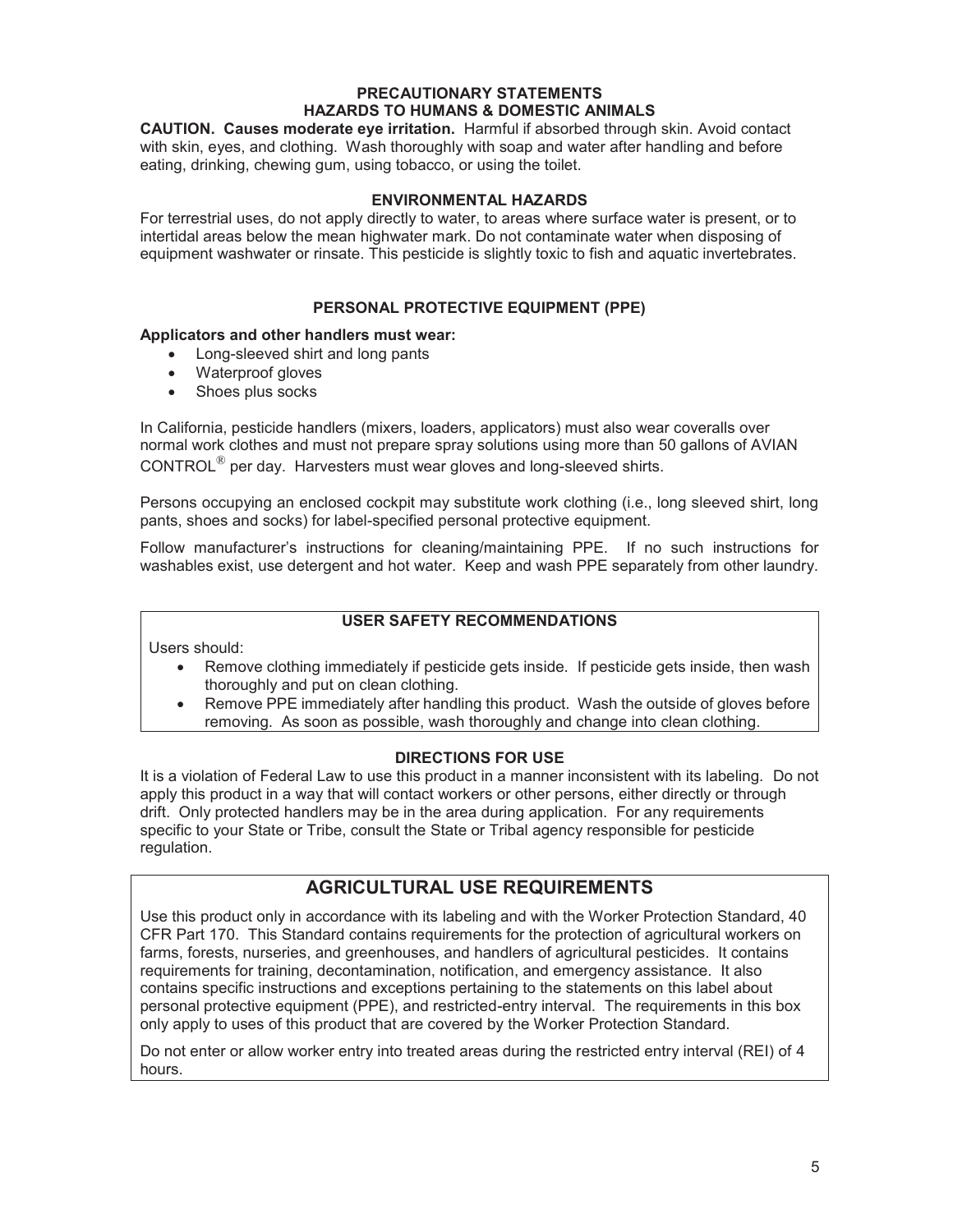### **NON-AGRICULTURAL USE REQUIREMENTS**

The requirements in this box apply to uses of this product that are NOT within the scope of the Worker Protection Standard, 40 CFR Part 170. The WPS applies when this product is used to produce agricultural plants on farms, forests, nurseries, or greenhouses.

Keep unprotected persons out of treated areas until sprays have dried.

#### **SPRAY APPLICATIONS**

#### **LANDFILLS, TURF (Golf Courses, Lawns, Sport Fields & Parks), BUILDINGS & STRUCTURES, CROPS, AND NON-FISH BEARING BODIES OF WATER**

**USE RESTRICTIONS:** Use this product in areas to repel birds that congregate in large numbers, including these passerine birds: starlings (*Sturnus vulgaris*), gulls (subfamily *Larinae*), blackbirds including grackles (Family *Icteridae*), and rock dove and domestic pigeons (*Columba livia*), cliff swallow (*Hirundo fulva*), house (English) sparrow (*Passer domesticus*), house finch (*Corpodacus mexicanus)*, American crow (*Corvus brachyrhynchos, Coruvs ossifragus*) as well as these wild migratory waterfowl: geese (*Anserinae*), mute swan (*Cugus olor*), and Coot (*Fulica Americana*). These listed birds are reservoirs or vectors for human disease causing agents, bacterial, parasitic, fungal, and ectoparasitic pathogens that can be transmitted to humans and may present a health risk to humans and domestic poultry.

Areas where the above types of wild birds or their drops and humans or domestic birds come in close contact pose a risk to human health and in these settings, birds are considered pests.

Use this product to repel birds from landfills; non-fish bearing bodies of water (tailing ponds, commercial or industrial water impoundments); and temporary pools of standing water located at or near airports. This product can also be used in non-crop areas that contain temporary surface water caused by the management activities, such as water collected in equipment ruts. AVIAN CONTROL® can also be applied near intermittently flooded low-lying areas, transitional areas between upland and lowland sites, marshes, swamps, bogs, and seasonally dry flood plains and/or deltas provided no water is present or water has receded where birds are a hazard or nuisance. This product can be applied to limit damage caused by birds to ripening crops. However, this product cannot be applied in these areas when non-target birds (i.e. those birds not listed above) or Threatened or Endangered Birds may be present. Do not apply directly to water, such as lakes, reservoirs, ponds, streams and canals; however, overspray to water bodies can be expected with proper use of this product.

#### **SPRAY APPLICATION DIRECTIONS:**

**Non-fish bearing bodies of water** (tailing ponds, commercial or industrial water impoundments, and decorative fountains): AVIAN CONTROL $^{\circledR}$  is effective at a rate of 12 oz. to 42 oz. per acre (0.16 to 0.54 lbs a.i. per acre) of water surface at 3-4 week intervals but can be used at up to a maximum of 5 gallons per acre (8 lbs a.i. per acre). Adjust timing of subsequent applications as required by bird activity and anticipated seasonal migrations. Product is best applied with a surfactant approved for use in water applications to ensure water surface coverage. **California only –** Apply 1.4 to 2.75 parts of concentrate to 555 parts of water; 2.75 to 5.5 gallons concentrate per 1100 gallons of water (0.25% to 0.50%). Mix concentrate with water before adding to non-fish bearing bodies of water. Reapply at 3-4 week intervals if necessary to maintain repellency.

**Landfills, Turf (Golf Courses, Lawns, Sport Fields & Parks):** AVIAN CONTROL® is effective at a rate of 12 oz. to 42 oz. per acre (0.16 to 0.54 lb a.i. per acre) but can be used at up to a maximum of 5 gallons per acre (8 lbs a.i. per acre). Apply directly to the active site face as soon as the birds start to arrive. Repeat applications as long as birds persist. Make applications with conventional spray equipment, hydroseeders and other liquid application equipment. Product is best applied diluted while continuously agitated, or with a surfactant to ensure uniform coverage. **California only** – Apply to turf by ground or air at 7 to 14 day intervals, or after each mowing, using 1.39-2.78 gal product per acre (177-355 fl. oz.) (2.29 to 4.58 lb a.i.).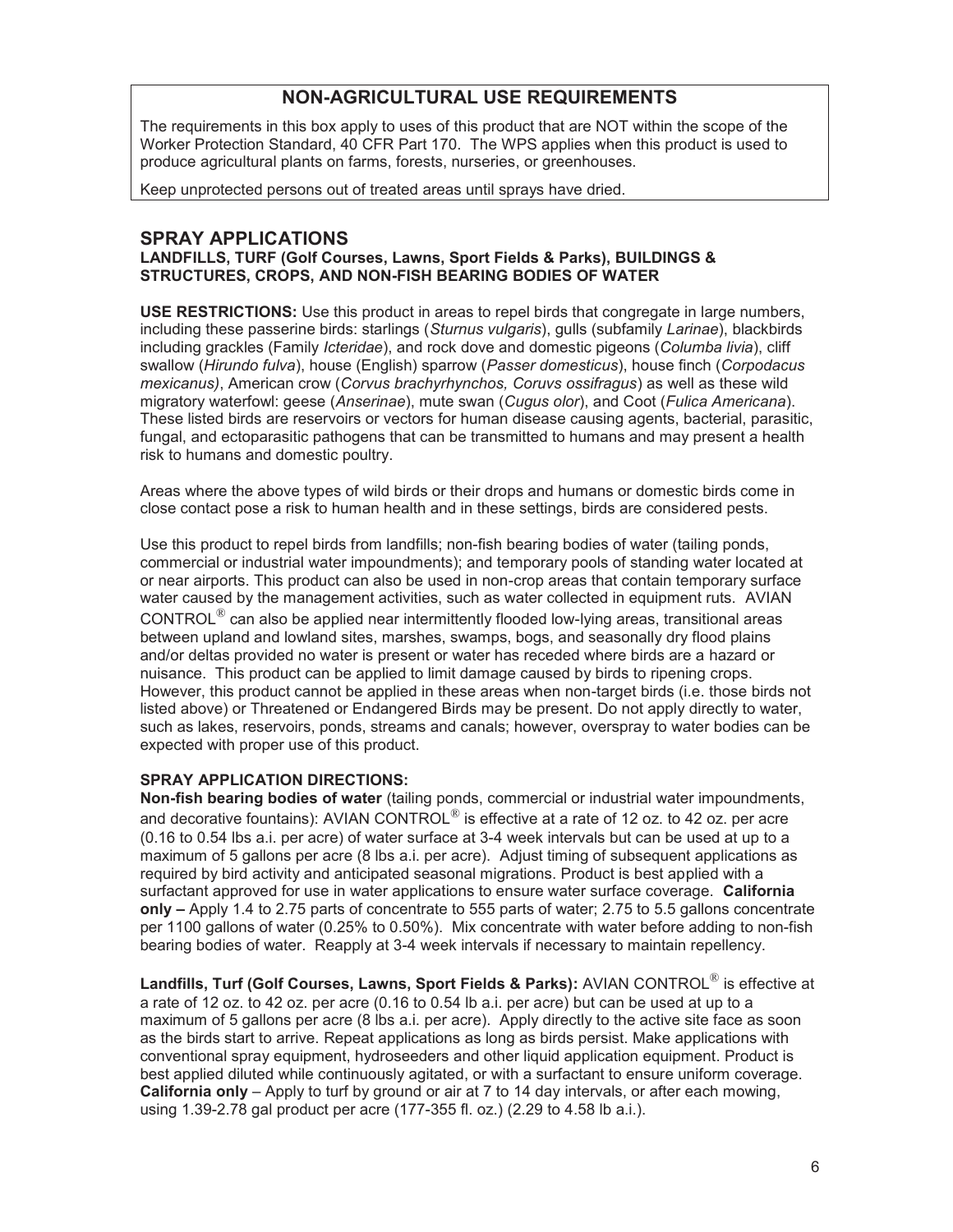**Buildings and Structures**: Apply this product to immediately repel birds from in or on structures including agricultural buildings. Product is best applied diluted while continuously agitated, or with a surfactant to ensure uniform coverage.Mix AVIAN CONTROL® with water at a ratio of 10-50% v/v with water. To make a 20% v/v mixture, mix 1 pint of product with 4 pints of water. To make a 50% v/v mixture, mix 1 pint of product with 1 pint of water.

**New York only –** Use this product only on landfills; non-fish bearing bodies of water and temporary pools of standing water on paved areas or construction sites at or near airports.

#### **FEEDSTUFFS\***

#### **\*Not approved for this use in California or New York.**

#### **Use Restrictions and Precautions**

- This product is an avian repellent. Do not apply to any avian foodstuffs.
- Do not apply this product in areas where Threatened or Endangered Birds may be present.

#### **Application Directions:**

Add to non-avian feed stuff including grain and rations for consumption by livestock to repel birds from consuming and leaving droppings. Apply AVIAN CONTROL $^{\circledR}$  at a rate of up to 5% product to feedstuffs [up to 0.8 fl. oz. product (up to 0.16 oz. a.i.) per lb of feedstuffs; or up to 8 fl. oz. product (up to 1.6 oz. a.i.) per 10 lbs feedstuffs] and mix well for even dispersion. Mix product into feedstuffs directly before consumption (NOTE – if feedstuffs are kept frozen, AVIAN CONTROL $^{\circledR}$ can be applied up to 2 weeks prior to consumption).

Add to aquatic feedstuff for consumption by farmed fish to repel birds from consuming fish food and leaving droppings. Apply AVIAN CONTROL $^{\circledR}$  at a rate of up to 5% product to feedstuffs [up to 0.8 fl. oz. product (up to 0.16 oz. a.i.) per lb of feedstuffs; or up to 8 fl. oz. product (up to 1.6 oz. a.i.) per 10 lbs feedstuffs] and mix well for even dispersion. Mix product into feedstuffs directly before consumption (NOTE – if feedstuffs are kept frozen, AVIAN CONTROL<sup>®</sup> can be applied up to 2 weeks prior to consumption).

**Crop Applications (Agricultural Uses – for list of crops in Crop Groups see table below. For application to root and tuber vegetables (Crop Group 1), leaves of root and tuber vegetables (Crop Group 2), bulb vegetables (Crop Group 3-07), leafy vegetables (except brassica) (Crop Group 4), brassica leafy vegetables (Crop Group 5), legume vegetables – including soybeans (Crop Group 6), Foliage of legume vegetables (Crop Group 7), fruiting vegetables (Crop Group 8-10), cucurbit vegetables (Crop Group 9), citrus fruits (Crop Group 10-10), berry and small fruit crops (Crop Group 13-07), pome fruit (Crop Group 11-10), stone fruit (Crop Group 12), cereal grains (Crop Group 15), tree nuts (Crop Group 14), forage fodder and straw of cereal grains (Crop Group 16), grass forage fodder and hay (Crop Group 17), nongrass animal feed (forage, fodder, straw and hay) (Crop Group 18), herbs and spices (Crop Group 19), oilseeds – including sunflowers (Crop Group 20), edible fungi (Crop Group 21), tropical fruits and miscellaneous crops.** 

See Crop Group table below for further information and for crops registered in the state of California.

**Ground Applications:** This product must be applied using appropriate ground spray equipment. Withhold treatment until crop is susceptible to bird damage. Do not apply when crop is wet or rain is expected. Do not apply through any type of irrigation system. Product is best applied diluted while continuously agitated, or with a surfactant to ensure uniform coverage.For ground applications, dilute 12 oz. to 42 oz. AVIAN CONTROL<sup>®</sup> per acre (0.16-0.54 lb a.i./A) with water at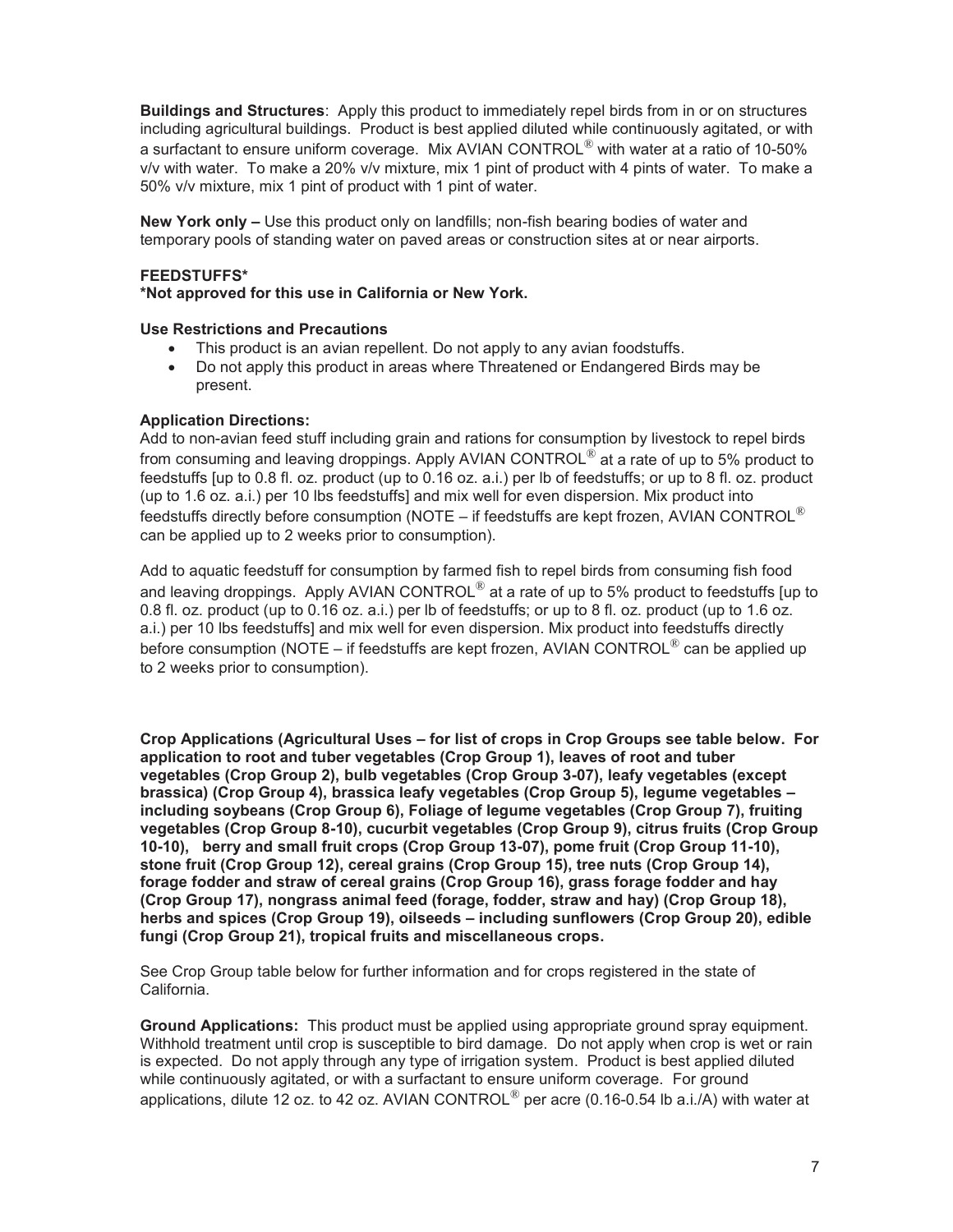a ratio of 1 part product to 10-20 parts water or in sufficient water for the application equipment to be used. Apply at rates between 25 to 100 gallons of spray mixture per acre depending on application equipment and vegetation density. Apply the spray mixture so that the crop receives thorough coverage. This product may be applied up to the day of harvest (Pre-Harvest Interval = 0 days). Repeat treatment at 6-8 day intervals if significant bird damage begins to occur. Do not apply more than 3.75 gallons per acre per application (6.2 lbs a.i. per acre). Refer to "**Application Methods and Rates in California Only**" for approved application method and rates in that state.

**Air Applications (fixed wing and rotary aircraft):** Apply the spray mixture so that the crop receives thorough coverage. Product is best applied diluted while continuously agitated, or with a surfactant to ensure uniform coverage. Apply 12 oz. to 42 oz. AVIAN CONTROL<sup>®</sup> (0.16-0.54 lb a.i. per acre). Dilute with water and apply at rates between 2.5 to 10 gallons of spray mixture per acre. This product may be applied up to the day of harvest (Pre-Harvest Interval = 0 days). Repeat treatment at 6-8 day intervals if significant bird damage begins to occur. Refer to "**Application Methods and Rates in California Only**" for approved application method and rates in that state.

#### **Application Methods and Rates in California Only:**

Apples: 90 oz. product (1.15 lb a.i.) per acre. Apply by air or ground.

Apricots, Peaches, Plums: 1.88-3.75 gal. (241-480 fl. oz.) product (3.1-6.2 lb a.i.) per acre. Apply by ground only.

Cherries: 90 oz. to not more than 1.39 gal. (179 fl. oz.) product (1.15-2.29 lb a.i.) per acre. Apply by air or ground.

Millet, Oats, Sorghum: 1.88-3.75 gal. (241-480 fl. oz.) product (3.1-6.2 lb a.i.) per acre. Apply by air or ground.

Wild rice (mechanically harvested only): 22 oz. product (0.28 lb a.i.) per acre by air application only. Do not exceed 90 ounces product (1.15 lb a.i. per acre) per year.

Corn (sweet and popping): 22 oz. product (0.28 lb a.i.) per acre. Apply by air or ground.

Sunflowers: 22 oz. product (0.28 lb a.i.) per acre. Apply by air or ground.

Blueberries: 90 oz. to not more than 1.39 gal. product (1.15-2.29 lb a.i.) per acre. Apply by air or ground.

[Table] Grapes: 90 oz. product (1.15 lb a.i.) per acre. Apply by air or ground.

| <b>New York:</b> This product is not to be used on grapes within Suffolk County. Do not apply this |  |
|----------------------------------------------------------------------------------------------------|--|
| product by air.                                                                                    |  |

| <b>Crop Group</b>                                   | <b>Commodities in Crop Group Approved for AVIAN</b><br><b>CONTROL®</b>                                                                                                                                                                                                                                                                                                                                                                                                                                                                                                        |
|-----------------------------------------------------|-------------------------------------------------------------------------------------------------------------------------------------------------------------------------------------------------------------------------------------------------------------------------------------------------------------------------------------------------------------------------------------------------------------------------------------------------------------------------------------------------------------------------------------------------------------------------------|
| Root and Tuber Vegetables<br>Crop Group 1           | California only: Not approved for this use in California.                                                                                                                                                                                                                                                                                                                                                                                                                                                                                                                     |
|                                                     | All other states: arrachacha; arrowroot; artichoke, Chinese;<br>artichoke, Jerusalem; beet, garden; beet, sugar; burdock,<br>edible; canna, edible; carrot; cassava, bitter and sweet; celeriac<br>(celery root); chayote (root); chervil, turnip -rooted; chicory;<br>chufa; dasheen (taro); ginger; ginseng; horseradish; leren;<br>parsley, turnip-rooted; parsnip; potato; radish; radish, Oriental<br>(daikon); rutabaga; salsify (oyster plant); salsify, black; salsify,<br>Spanish; skirret; sweet potato; tanier (cocoyam); turmeric;<br>turnip; yam bean; yam, true |
| Leaves of Root and Tuber<br>Vegetables Crop Group 2 | California only: Not approved for this use in California.                                                                                                                                                                                                                                                                                                                                                                                                                                                                                                                     |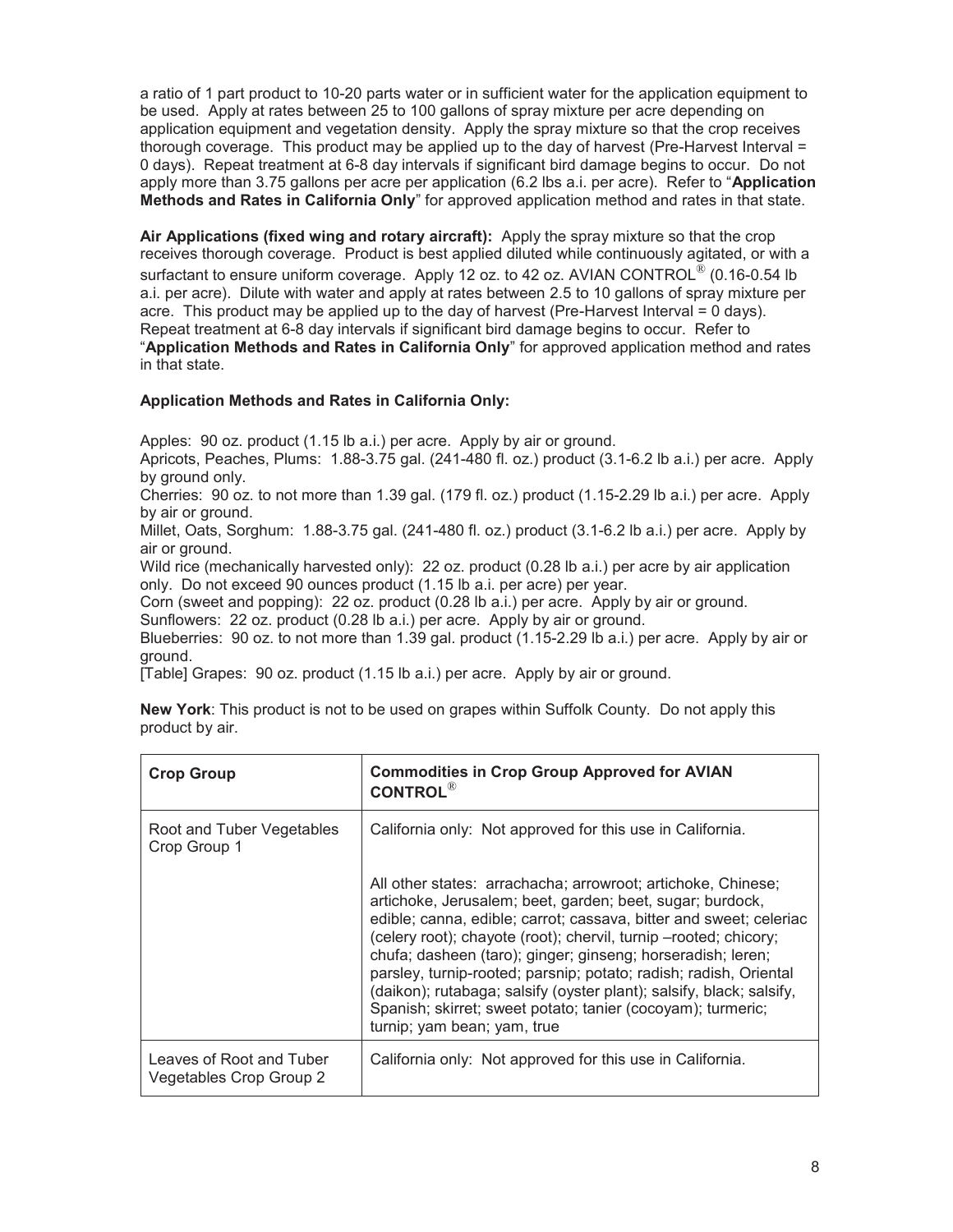|                                                    | All other states: beet, garden; beet, sugar; burdock, edible;<br>carrot; cassava, bitter and sweet; celeriac (celery root); chervil,<br>turnip-rooted; chicory; dasheen (taro); parsnip; radish; radish,<br>Oriental (daikon); rutabaga; salsify, black; sweet potato; tanier<br>(cocoyam); turnip; yam, true                                                                                                                                                                                                                                                                                                                                                                     |
|----------------------------------------------------|-----------------------------------------------------------------------------------------------------------------------------------------------------------------------------------------------------------------------------------------------------------------------------------------------------------------------------------------------------------------------------------------------------------------------------------------------------------------------------------------------------------------------------------------------------------------------------------------------------------------------------------------------------------------------------------|
| <b>Bulb Vegetables Crop Group</b><br>$3 - 07$      | California only: Not approved for this use in California.                                                                                                                                                                                                                                                                                                                                                                                                                                                                                                                                                                                                                         |
|                                                    | All other states: chive, fresh leaves; chive, Chinese, fresh<br>leaves; daylily, bulb; elegans hosta; fritillaria, bulb; fritillaria,<br>leaves; garlic, bulb; garlic, great headed (elephant), bulb; garlic,<br>serpent, bulb; Kurrat; lady's leek; leek; leek, wild; lily, bulb;<br>onion, Beltsville bunching; onion, bulb; onion, Chinese, bulb;<br>onion, fresh; onion, green; onion, macrostem; onion, pearl;<br>onion, potato, bulb; onion, tree, tops; onion, Welsh, tops;<br>shallot, bulb; shallot, fresh leaves; cultivars, varieties, and/or<br>hybrids of these                                                                                                      |
| Leafy Vegetables (except<br>brassica) Crop Group 4 | California only: Not approved for this use in California.                                                                                                                                                                                                                                                                                                                                                                                                                                                                                                                                                                                                                         |
|                                                    | All other states: amaranth (leafy amaranth, Chinese spinach,<br>tampala); arugula (roquette); cardoon; celery; celery,<br>Chinese; celtuce; chervil; chrysanthemum, edible-leaved;<br>chrysanthemum, garland; corn salad; cress, garden; cress,<br>upland; dandelion; dock (sorrel); endive (escarole); fennel,<br>Florence (finochio); lettuce, head and leaf; orach; parsley;<br>purslane, garden; purslane, winter; radicchio (red chicory);<br>rhubarb; spinach; spinach, New Zealand; spinach, vine<br>(Malabar, spinach, Indian spinach); Swiss chard                                                                                                                       |
| <b>Brassica Leafy Vegetables</b><br>Crop Group 5   | California only: Not approved for this use in California.                                                                                                                                                                                                                                                                                                                                                                                                                                                                                                                                                                                                                         |
|                                                    | All other states: broccoli; broccoli, Chinese (gai lon); broccoli<br>raab (rapini); Brussels sprouts; cabbage; cabbage,<br>Chinese (bok choy); cabbage, Chinese (napa); cabbage,<br>Chinese mustard (gai choy); cauliflower; cavalo broccolo;<br>collards; kale; kohlrabi; mizuna; mustard greens; mustard<br>spinach; rape greens                                                                                                                                                                                                                                                                                                                                                |
| Legume Vegetables Crop<br>Group 6                  | California only: Soybean                                                                                                                                                                                                                                                                                                                                                                                                                                                                                                                                                                                                                                                          |
|                                                    | All other states: bean (Lupinus) (includes grain lupin, sweet<br>lupin, white lupin, and white sweet lupin) bean (Phaseolus)<br>(includes field bean, kidney bean, lima bean, navy bean,<br>pinto bean, runner bean, snap, bean, tepary bean, wax<br>bean); bean (Vigna) (includes adzuki bean, asparagus bean,<br>blackeyed pea, catjang, Chinese longbean, cowpea,<br>Crowder pea, moth bean, mung bean, rice bean, southern<br>pea, urd bean, yardlong bean); broad bean (fava); chickpea<br>(garbanzo bean); guar; jackbean; lablab bean; lentil; pea<br>(Pisum) (including dwarf pea, edible-pod pea, English pea,<br>field pea, garden pea, green pea, snow pea, sugar snap |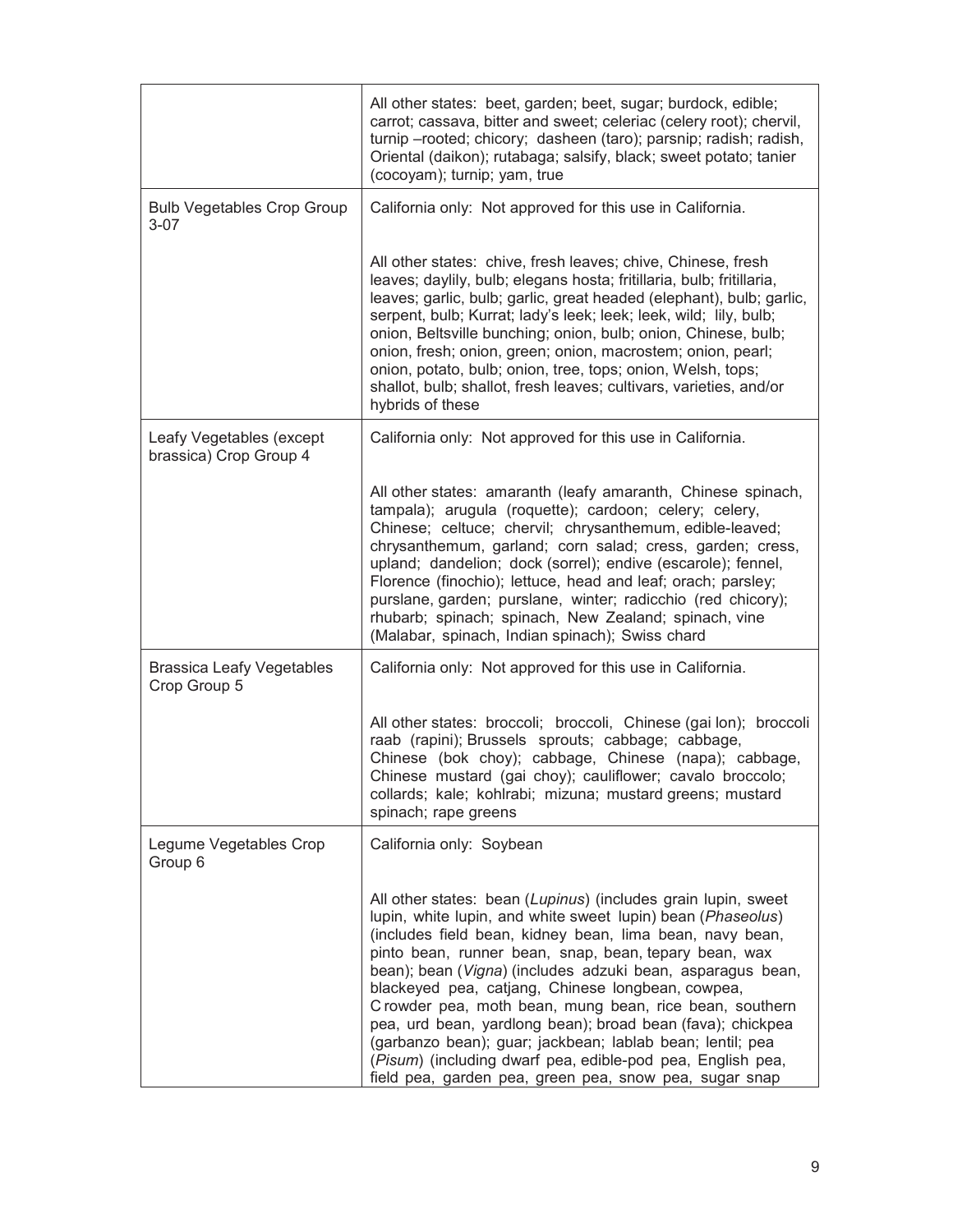|                                               | pea); pigeon pea; soybean; soybean (immature seed);<br>swordbean                                                                                                                                                                                                                                                                                                                                                                                                                                                                                                                                                                                                                                                                                                                                                                                                           |
|-----------------------------------------------|----------------------------------------------------------------------------------------------------------------------------------------------------------------------------------------------------------------------------------------------------------------------------------------------------------------------------------------------------------------------------------------------------------------------------------------------------------------------------------------------------------------------------------------------------------------------------------------------------------------------------------------------------------------------------------------------------------------------------------------------------------------------------------------------------------------------------------------------------------------------------|
| Foliage of Legume<br>Vegetables Crop Group 7  | California only: Not approved for this use in California.                                                                                                                                                                                                                                                                                                                                                                                                                                                                                                                                                                                                                                                                                                                                                                                                                  |
|                                               | All other states: plant parts of any legume vegetable<br>included in the legume vegetables group that will be used as<br>animal feed                                                                                                                                                                                                                                                                                                                                                                                                                                                                                                                                                                                                                                                                                                                                       |
| <b>Fruiting Vegetables Crop</b><br>Group 8-10 | California only: Not approved for this use in California.                                                                                                                                                                                                                                                                                                                                                                                                                                                                                                                                                                                                                                                                                                                                                                                                                  |
|                                               | All other states: African eggplant; bush tomato; bell pepper;<br>cocona; currant tomato; eggplant; garden huckleberry; goji<br>berry; groundcherry; martynia; naranjilla; okra; pea eggplant;<br>pepino; non-bell pepper (includes chili pepper, cooking<br>pepper, pimento, sweet pepper); roselle; scarlet eggplant;<br>sunberry; tomatillo; tomato; tree tomato; cultivars, varieties,<br>and/or hybrids of these                                                                                                                                                                                                                                                                                                                                                                                                                                                       |
| <b>Cucurbit Vegetables Crop</b><br>Group 9    | California only: Not approved for this use in California.                                                                                                                                                                                                                                                                                                                                                                                                                                                                                                                                                                                                                                                                                                                                                                                                                  |
|                                               | All other states: chayote (fruit); chinese waxgourd (Chinese<br>preserving melon); citron melon; cucumber; gherkin; gourd,<br>edible (includes hyotan, cucuzza, hechima, Chinese<br>okra); Momordica spp. (including balsam apple, balsam pear,<br>bitter melon, Chinese cucumber); muskmelon (hybrids and/or<br>cultivars of Cucumis melo) (includes true cantaloupe,<br>cantaloupe, casaba, crenshaw melon, golden pershaw<br>melon, honeydew melon, honey balls, mango melon,<br>Persian melon, pineapple melon, Santa Claus melon, and<br>snake melon); pumpkin; squash, summer (includes<br>crookneck, squash, scallop squash, straightneck squash,<br>vegetable marrow, zucchini); squash, winter (includes acorn<br>squash, butternut squash, calabaza, hubbard squash,<br>spaghetti squash); watermelon (includes hybrids and/or<br>varieties of Citrullus lanatus |
| <b>Citrus Fruits Crop Group</b><br>$10 - 10$  | California only: Not approved for this use in California.                                                                                                                                                                                                                                                                                                                                                                                                                                                                                                                                                                                                                                                                                                                                                                                                                  |
|                                               | All other states: Australian desert lime; Australian finger-<br>lime; Australian round lime; Brown River finger lime;<br>calamondin; citrus citron; citrus hybrids (including chironja);<br>grapefruit; Japanese summer grapefruit; kumquat; lemon;<br>lime; Mediterranean mandarin; Mount White lime; New<br>Guinea wild lime; orange, sour; orange, sweet; pummelo;<br>Russell River lime; Satsuma mandarin; sweet lime;<br>tachibana orange; Tahiti lime; tangelo; tangerine<br>(mandarin); tangor; trifoliate orange; uniq fruit; cultivars,<br>varieties, and/or hybrids of these                                                                                                                                                                                                                                                                                     |
| Pome Fruit Crop Group 11-                     | CA only: Apples.                                                                                                                                                                                                                                                                                                                                                                                                                                                                                                                                                                                                                                                                                                                                                                                                                                                           |
| 10                                            | All other states: Apple, Azarole, Crabapple, Loquat, Mayhaw,<br>Medlar, Pear, Pear (Asian), Quince, Quince (Chinese,                                                                                                                                                                                                                                                                                                                                                                                                                                                                                                                                                                                                                                                                                                                                                       |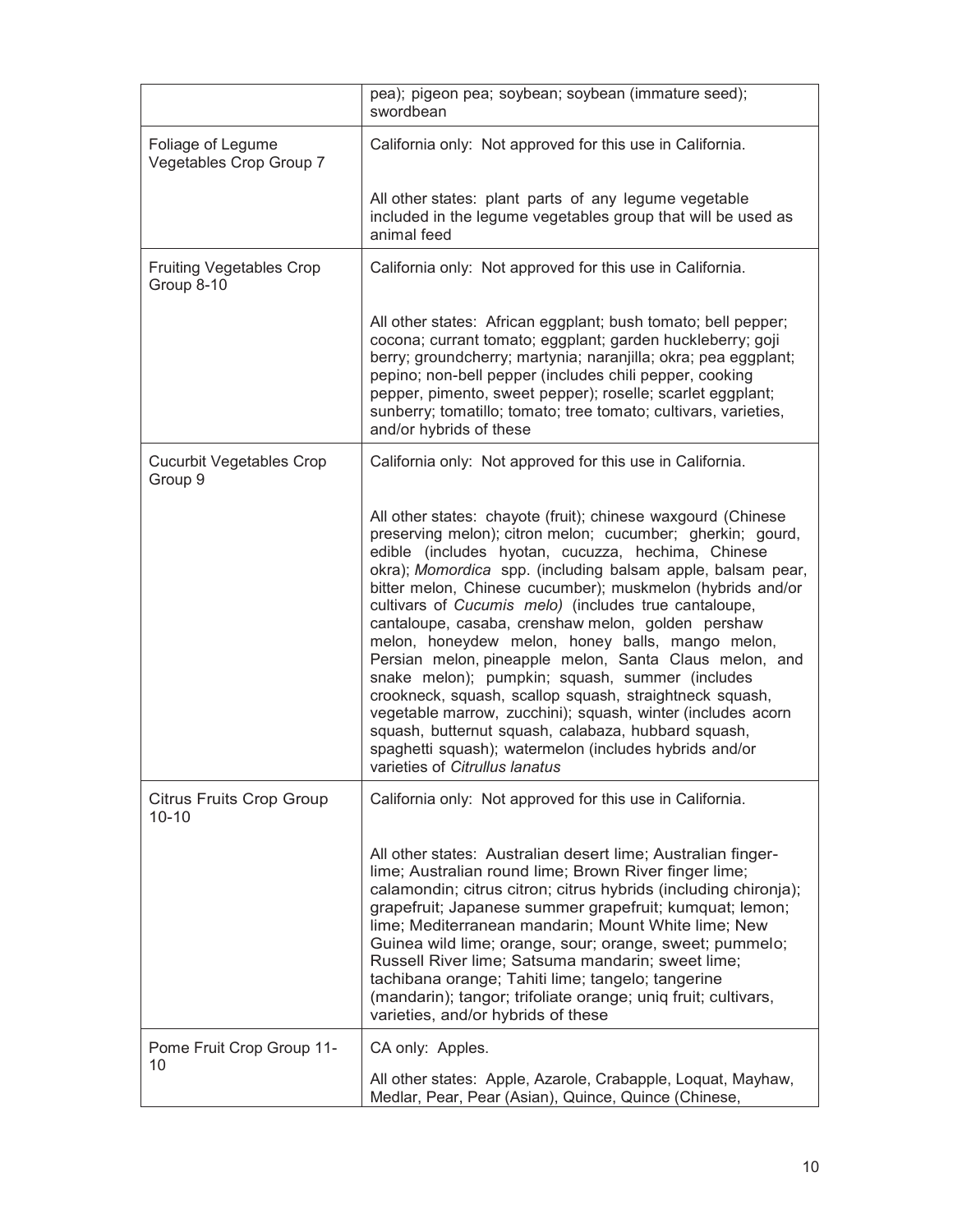|                                                                          | Japanese), Tejocote, and cultivars, varieties and/or hybrids of<br>these crops.                                                                                                                                                                                                                                                              |
|--------------------------------------------------------------------------|----------------------------------------------------------------------------------------------------------------------------------------------------------------------------------------------------------------------------------------------------------------------------------------------------------------------------------------------|
| Stone Fruit Crop Group 12                                                | CA only: Apricots, Cherries, Peaches, Plums                                                                                                                                                                                                                                                                                                  |
|                                                                          | All other states: Apricot, Cherry (sweet, tart), Nectarine, Peach,<br>Plum, Plum (Chickasaw, Damson, Japanese), Plumcot, Prune<br>(fresh).                                                                                                                                                                                                   |
| Berry and Small Fruit Crop<br><b>Group 13-07</b>                         | CA only: [Table] Grapes, Blueberries (low bush and high bush).                                                                                                                                                                                                                                                                               |
|                                                                          | All other states: Grapes, Blueberries (low bush and high bush),<br>Blackberry, Raspberry (red and black), Strawberry. For a<br>complete listing of other crops in Crop Group 13-07, refer to 40<br>CFR180.41.                                                                                                                                |
| Tree Nuts Crop Group 14                                                  | California only: Not approved for this use in California.                                                                                                                                                                                                                                                                                    |
|                                                                          | All other states: almond; beech nut; Brazil nut; butternut;<br>cashew; chestnut; chinquapin; filbert (hazelnut); hickory nut;<br>macadamia nut (bush nut); pecan; walnut, black and English<br>(Persian).                                                                                                                                    |
| Cereal Grains Crop Group 15                                              | California only: Corn (sweet and popping); Millet, Oats,<br>Sorghum, Wild rice (mechanically harvested only)                                                                                                                                                                                                                                 |
|                                                                          | All other states: Barley, Buckwheat, Corn, Millet (pearl), Millet<br>(proso), Oats, Popcorn, Rice, Rye, Sorghum (milo), Teosinte,<br>Triticale, Wheat, Wild rice                                                                                                                                                                             |
| Forage, Fodder and Straw of<br>Cereal Grains Crop Group<br>16            | California only: Not approved for this use in California.                                                                                                                                                                                                                                                                                    |
|                                                                          | All other states: forage, fodder and straw of all<br>commodities included in the Grain, Cereal Group                                                                                                                                                                                                                                         |
| Grass Forage, Fodder and<br>Hay Crop Group 17                            | California only: Not approved for this use in California.                                                                                                                                                                                                                                                                                    |
|                                                                          | All other states: Bermuda grass; bluegrass; bromegrass<br>fescue; and those included in the Grain, Cereal Group that will<br>be fed to or grazed by livestock, all pasture and range grasses<br>and grasses grown for hay or silage                                                                                                          |
| Nongrass Animal Feed<br>(Forage, Fodder, Straw and<br>Hay) Crop Group 18 | California only: Not approved for this use in California.                                                                                                                                                                                                                                                                                    |
|                                                                          | All other states: alfalfa; bean, velvet; clover; kudzu; lespedeza;<br>lupin; sainfoin; trefoil; vetch; vetch, crown; vetch, milk                                                                                                                                                                                                             |
| Herbs and Spices Crop<br>Group 19                                        | California only: Not approved for this use in California.                                                                                                                                                                                                                                                                                    |
|                                                                          | All other states: angelica; allspice; anise, seed; anise, star;<br>annatto, seed; balm; basil; borage; burnet; chamomile; caper,<br>buds; caraway; caraway, black; cardamom, cassia bark; cassia,<br>buds; catnip; celery, seed; chervil, dried; chive; chive, Chinese,<br>clary; cinnamon; clove, buds; coriander, leaf and seed (cilantro, |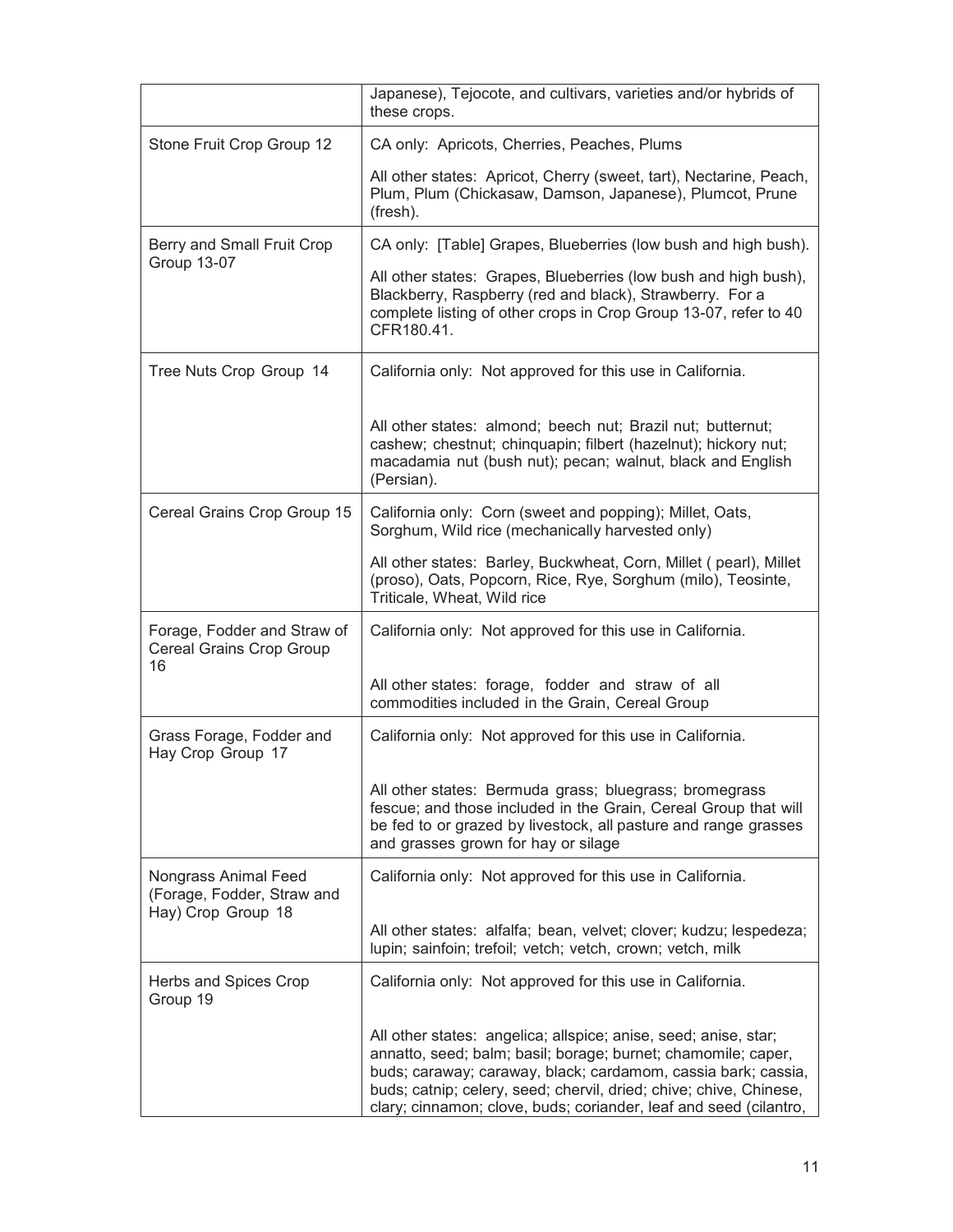|                            | Chinese parsley); costmary; culantro (leaf and seed); cumin;<br>curry, leaf; dill, seed; dillweed; fennel, common; fennel,<br>Florence (seed); fenugreek; grains of paradise; horehound;<br>hyssop; juniper, berry; lavender; lemongrass; lovage (leaf and<br>seed); mace; marigold; marjoram; mustard (seed); nasturtium;<br>nutmeg; parsley, dried; pennyroyal; pepper, black; pepper,<br>white; poppy, seed; rosemary; rue; saffron; sage; savory;<br>summer and winter; sweet bay; tansy; tarragon; thyme; vanilla;<br>wintergreen; woodruff and wormwood                                                                                     |
|----------------------------|---------------------------------------------------------------------------------------------------------------------------------------------------------------------------------------------------------------------------------------------------------------------------------------------------------------------------------------------------------------------------------------------------------------------------------------------------------------------------------------------------------------------------------------------------------------------------------------------------------------------------------------------------|
| Oilseeds Crop Group 20     | California only: Sunflower                                                                                                                                                                                                                                                                                                                                                                                                                                                                                                                                                                                                                        |
|                            | All other states: borage; calendula; castor oil plant; Chinese<br>tallowtree; cottonseed; crambe; cuphea; echium; euphorbia;<br>evening primrose; flax seed; gold of pleasure; hare's ear<br>mustard; jojoba; lesquerella; lunaria; meadowfoam; milkweed;<br>mustard seed; niger seed; oil radish; poppyseed; rapeseed;<br>rose hips; safflower; sesame; stokes aster; sunflower; sweet<br>rocket; tallowwood; tea oil plant; veronica; cultivars, varieties<br>and/or hybrids of these                                                                                                                                                           |
| Edible Fungi Crop Group 21 | California only: Not approved for this use in California.                                                                                                                                                                                                                                                                                                                                                                                                                                                                                                                                                                                         |
|                            | All other states: Blewitt; burnashimeji; Chinese mushroom;<br>enoki; hime-matsutake; hirmeola; maitake; morel; nameko; net<br>bearing (Dictyophora); oyster mushroom; pom pom; reishi<br>mushroom; Rodman's agaricus; Shiitake mushroom; shimeji;<br>stropharia; truffle; white button mushroom; white jelly fungi                                                                                                                                                                                                                                                                                                                                |
| <b>Tropical Crops</b>      | California only: Not approved for this use in California.                                                                                                                                                                                                                                                                                                                                                                                                                                                                                                                                                                                         |
|                            | All other states: acerola; ambarella; atemoya; avocado; banana<br>(plantains); biriba; blimbe; breadfruit; canistel; cherimoya; cacao<br>bean; coffee, bean; coconut; custard apple; date, dried; durian;<br>feijoa; figs; genip; Governor's plum; guava; iiama; imbe; imbu;<br>jaboticaba; jackfruit; logan; lychee; mango; mangosteen;<br>marmaladebox; papaya; passionfruit; pawpaw; persimmons;<br>pineapple; pomegranate; pulasan; rambutan; rose apple;<br>sapodilla; sapote (black, mamey, white); soursop; Spanish lime;<br>star apple; sugar apple; Surinam cherry; tea (dried and instant);<br>tamarind; ti leaves and roots; wax jambu |
| Miscellaneous Crops        | California only: Not approved for this use in California.                                                                                                                                                                                                                                                                                                                                                                                                                                                                                                                                                                                         |
|                            | All other states: aloe vera; artichoke, globe; asparagus;<br>bamboo shoots; betelnut; cactus (fruit and pads); canola;<br>chaya; cotton; crambe seed; dokudami; epazote; flax (meal and<br>seed) galangal roots; white flower; gourd, Buffalo, seed; gow<br>kee, leaves; hops; kava, roots; kenaf, forage; seed; leucaena,<br>forage; mint (peppermint and spearmint); mioga, flower; noni;<br>olive; oregano, Mexican (leaves); palm heart; palm heart leaves;<br>palm, oil; peanuts; perilla, tops; pistachio; quinoa, grain;<br>starfruit; stevia, dried leaves; sugarcane; teff, grain; ugli fruit;                                           |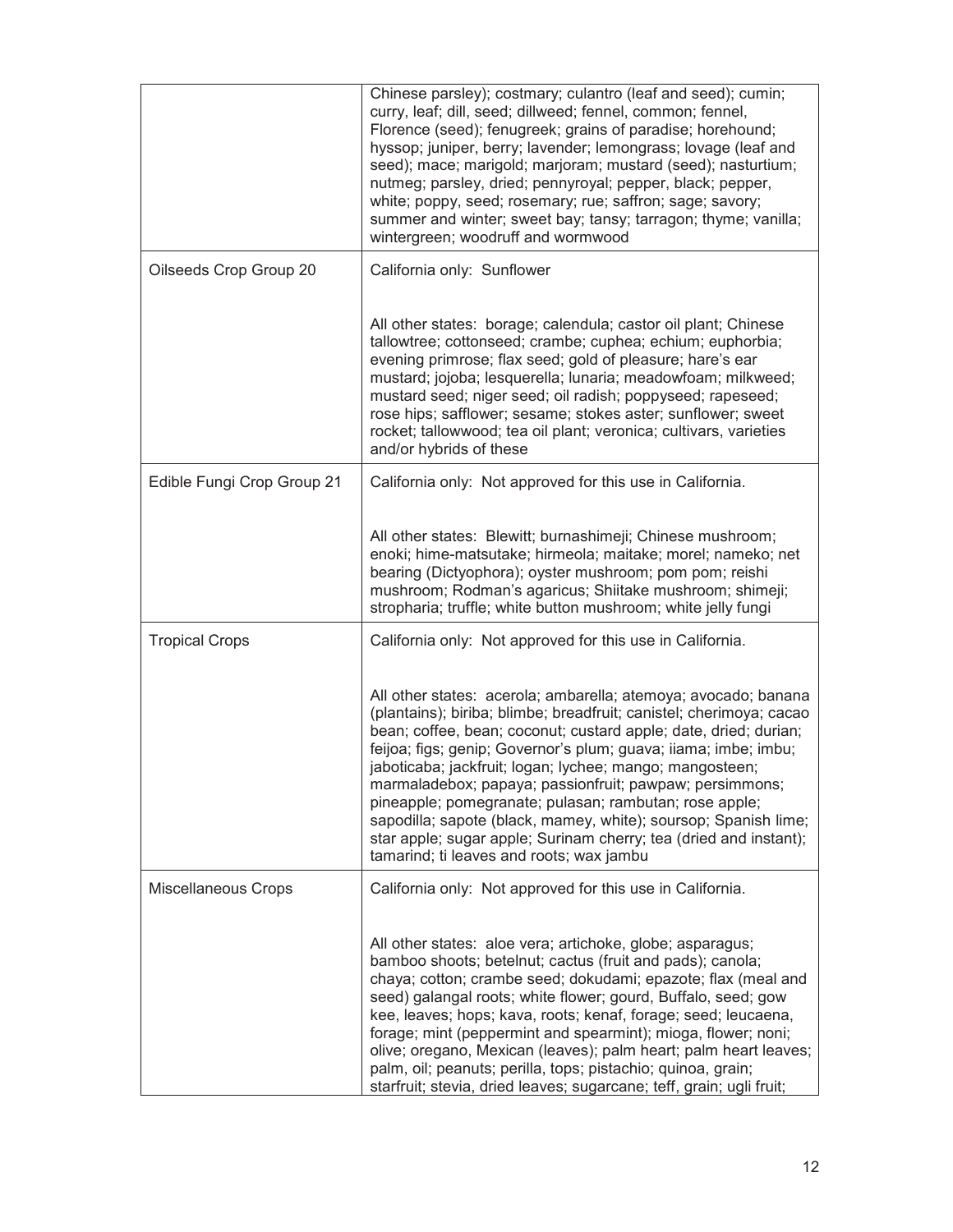| wasabi, roots; water spinach, tops; watercress, upland; yacon,<br>tuber |  |
|-------------------------------------------------------------------------|--|
|-------------------------------------------------------------------------|--|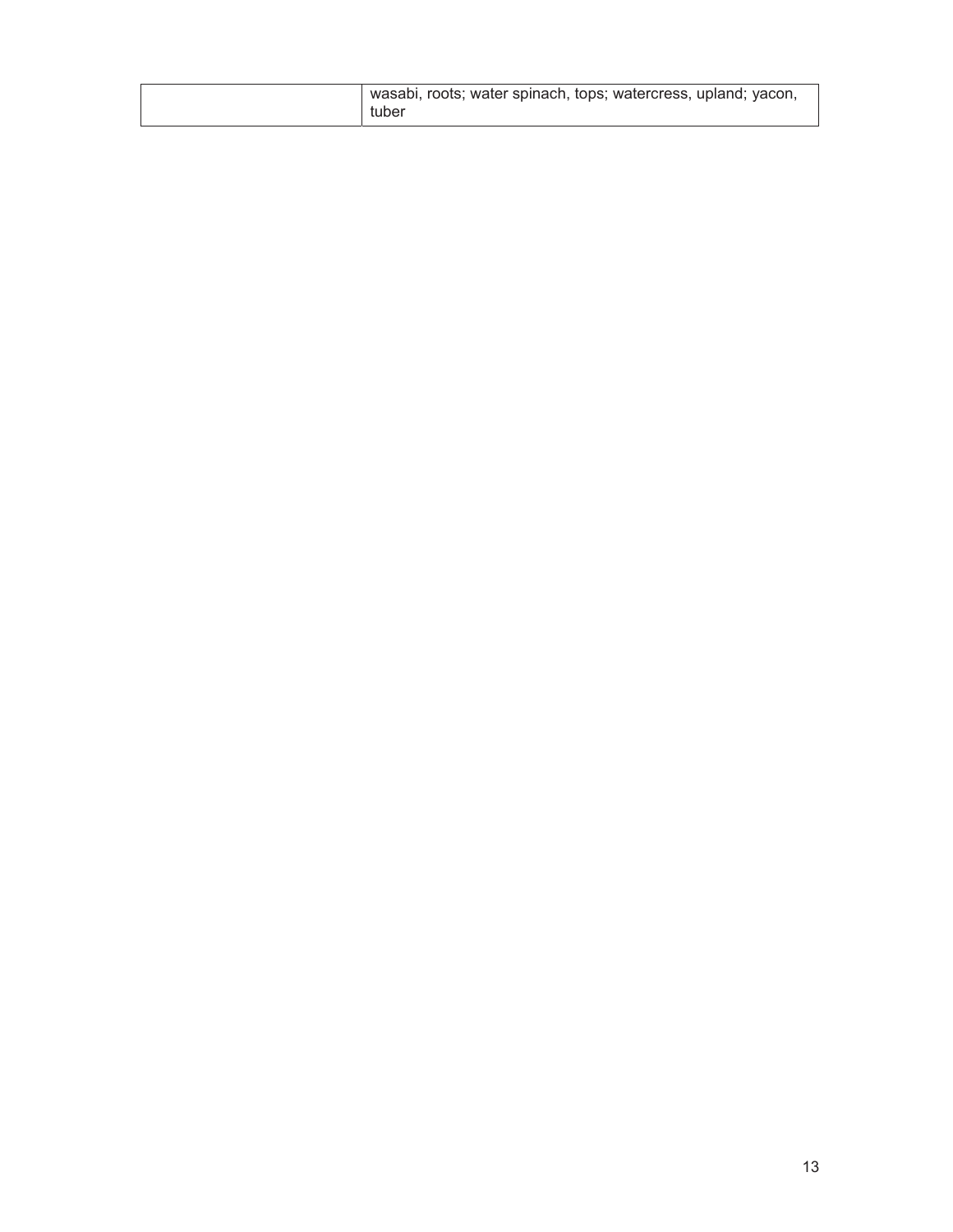## **FOGGING APPLICATIONS**

**New York:** Fogging applications are prohibited in the State of New York.

**USE RESTRICTIONS:** Use this product in areas to repel birds that congregate in large numbers, including these passerine birds: starlings (*Sturnus vulgaris*), gulls (subfamily *Larinae*), blackbirds including grackles (Family *Icteridae*), and rock dove and domestic pigeons (*Columba livia*), cliff swallow (*Hirundo fulva*), house (English) sparrow (*Passer domesticus*), house finch (*Corpodacus mexicanus)*, American crow (*Corvus brachyrhynchos, Coruvs ossifragus*) as well as these wild migratory waterfowl: geese (*Anserinae*), mute swan (*Cugus olor*), and Coot (*Fulica Americana*). These listed birds are reservoirs or vectors for human disease causing agents, bacterial, parasitic, fungal, and ectoparasitic pathogens that can be transmitted to humans and may present a health risk to humans and domestic poultry. This product can also be used in non-crop areas that contain temporary surface water caused by the management activities, such as water collected in equipment ruts. AVIAN CONTROL $^{\circledR}$  can also be applied near intermittently flooded lowlying areas, transitional areas between upland and lowland sites, marshes, swamps, bogs, and seasonally dry flood plains and/or deltas provided no water is present or water has receded where birds are a hazard or nuisance. However, this product cannot be applied in these areas when non-target birds (i.e. those birds not listed above) or Threatened or Endangered Birds may be present. Do not apply directly to water, such as lakes, reservoirs, ponds, streams and canals; however, overspray to water bodies can be expected with proper use of this product.

Areas where the above types of wild birds or their drops and humans or domestic birds come in close contact pose a risk to human health and in these settings, birds are considered pests. For use on or near domestic structures or buildings.

Use AVIAN CONTROL<sup>®</sup> with thermal and mechanical foggers as well as specialized fogging and aerosol equipment as long as the product is applied at less than 30 microns. For best results, ensure the product comes in direct contact with target birds (see above) through direct fogging or proper air circulation via natural or artificial air movement.

Direct outlet or nozzle away from surfaces and greenery or keep the fog or aerosol generator outlet pointed at least 5 feet away from direct application to any object, painted surface, and especially plants and shrubbery to allow for dissipation of the fog and to avoid discoloration from direct contact with concentrated AVIAN CONTROL $^{\circledR}$  or the heat when using thermal foggers. Do not smoke while applying this product.

**INDOOR FOGGING APPLICATIONS (Warehouses, hangers, garages, assembly plants, etc.):** Apply AVIAN CONTROL $^{\circledR}$  undiluted at a rate not to exceed two (2) ounces per 10,000 cubic feet of space to be treated. Expose as many birds as possible to the fog for fast and lasting results. Best product performance is achieved with a dry fog. Consult the fog generator owner's manual for proper settings to assure a dry fog. Both ULV and thermal foggers may be used to apply this product. Several treatments, 1 to 4 days apart may be required for removal of all nuisance birds.

For automated fogging applications, point the fogger in the direction of the birds or their expected approach. Set the fog generator for an appropriate duration as needed to repel target birds, such as 10 second to 5 minute fogging pulses during the time of expected bird activity.

#### **OUTDOOR FOGGING APPLICATIONS:**

**General Application Directions:** Apply AVIAN CONTROL® undiluted at a rate of 12 to 16 ounces per acre (43,500 sq ft) of area to be treated. Best product performance is achieved with a dry fog. Consult the fog generator owner's manual for proper settings to assure a dry fog. ULV, thermal, and other foggers and aerosol generating equipment with a minimum application size of less than 30 microns may be used to apply this product. Several treatments, 1 to 4 days apart may be required for removal of all nuisance birds.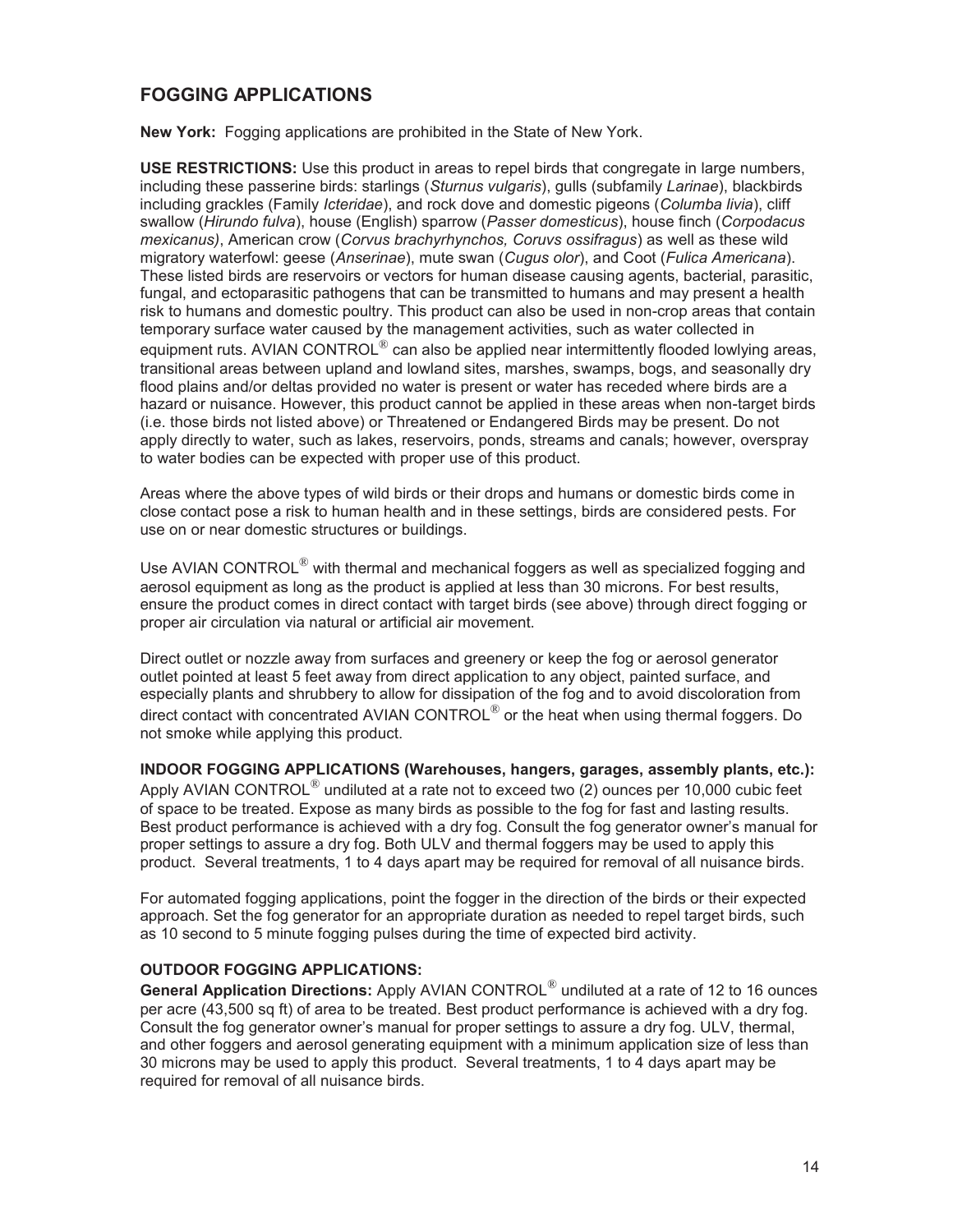For automated fogging applications, point the fogger in the direction of the birds or their expected approach. Set the fog generator for an appropriate duration as needed to repel target birds, such as 10 second to 5 minute fogging pulses during the time of expected bird activity.

#### **Electrical Substations, Farmsteads, Agricultural Sites, Structures, Buildings, Airports, and other Open Areas**

Apply AVIAN CONTROL $^{\circledR}$  undiluted using a thermal or mechanical fog generator that will deliver a dry fog with a droplet size within the droplet size within the aerosol size range (below 30 microns). Expose as many birds as possible to the fog for fast and lasting results. Apply AVIAN CONTROL $^{\circledR}$ when birds have settled down or are roosting in the structure and/or wires of the substation. Withhold treatment until conditions favoring successful use arise (temperature, direction, and speed of wind) to be able to cover all the infested structure. For best results, make applications in the evening, when most of the birds have arrived, but before it gets too dark for the birds to leave once exposed to the fog.

#### **Trees and Shrubs**

Apply AVIAN CONTROL $^{\circledR}$  undiluted using a thermal or mechanical fog generator that will deliver a dry fog with droplet size within the aerosol size range (below 30 microns) that will penetrate the foliage without wetting it. Expose as many birds as possible to the fog for fast and lasting results. Apply AVIAN CONTROL $^{\circledR}$  when birds have settled down. Withhold treatment until conditions favoring successful use arise (temperature, direction, and speed of wind). For best results, make applications in the evening, when most of the birds have arrived, but before it gets too dark for the birds to leave once exposed to the fog. To prevent damage to foliage, do not allow AVIAN CONTROL $<sup>®</sup>$  to accumulate to the point of runoff.</sup>

#### **Turf (Golf courses, lawns, sports fields, parks, etc.)**

Apply AVIAN CONTROL<sup>®</sup> undiluted using a thermal or mechanical fog generator that will deliver a dry fog with a droplet size within the aerosol size range (below 30 microns) that will stay suspended and do not settle to the ground. Set fogger upwind so that the wind will carry the fog in the general direction of the birds. Apply at any time of the day when birds are present. To control Canada geese, apply at any time when they are feeding or roosting, except when they sit on a nest during breeding season.

#### **Lakes and Ponds, Harbors and Boat Docks, Aquatic Production Sites (non-fish bearing sites such as hatchery buildings and around culture ponds)**

Do not apply directly to water. However, it is expected that overspray may occur. Apply when wind and drift conditions are minimal. Apply AVIAN CONTROL $^{\circledR}$  undiluted using a thermal fog generator that will deliver a dry fog with a droplet size below 30 microns that will stay suspended and does not settle on the water surface. Set fogger upwind so that the wind will carry the fog in the general direction of the birds. Apply as soon as birds arrive. For roosting birds, the product is best applied in the evening when most of the birds have arrived but before it gets too dark for the birds to leave.

**Crop Applications (Agricultural Uses – for list of crops in Crop Groups see table above. For application to root and tuber vegetables (Crop Group 1), leaves of root and tuber vegetables (Crop Group 2), bulb vegetables (Crop Group 3-07), leafy vegetables (except brassica) (Crop Group 4), brassica leafy vegetables (Crop Group 5), legume vegetables – including soybeans (Crop Group 6), Foliage of legume vegetables (Crop Group 7), fruiting vegetables (Crop Group 8-10), cucurbit vegetables (Crop Group 9), citrus fruits (Crop Group 10-10), berry and small fruit crops (Crop Group 13-07), pome fruit (Crop Group 11-10), stone fruit (Crop Group 12), cereal grains (Crop Group 15), tree nuts (Crop Group 14), forage fodder and straw of cereal grains (Crop Group 16), grass forage fodder and hay (Crop Group 17), nongrass animal feed (forage, fodder, straw and hay) (Crop Group 18), herbs and spices (Crop Group 19), oilseeds – including sunflowers (Crop Group 20), edible fungi (Crop Group 21), tropical fruits and miscellaneous crops.** Use this product to limit damage caused by birds on ripening crops. Withhold treatment until crop is susceptible to bird damage. Apply AVIAN CONTROL $^{\circledR}$  undiluted using a thermal or mechanical fog generator that will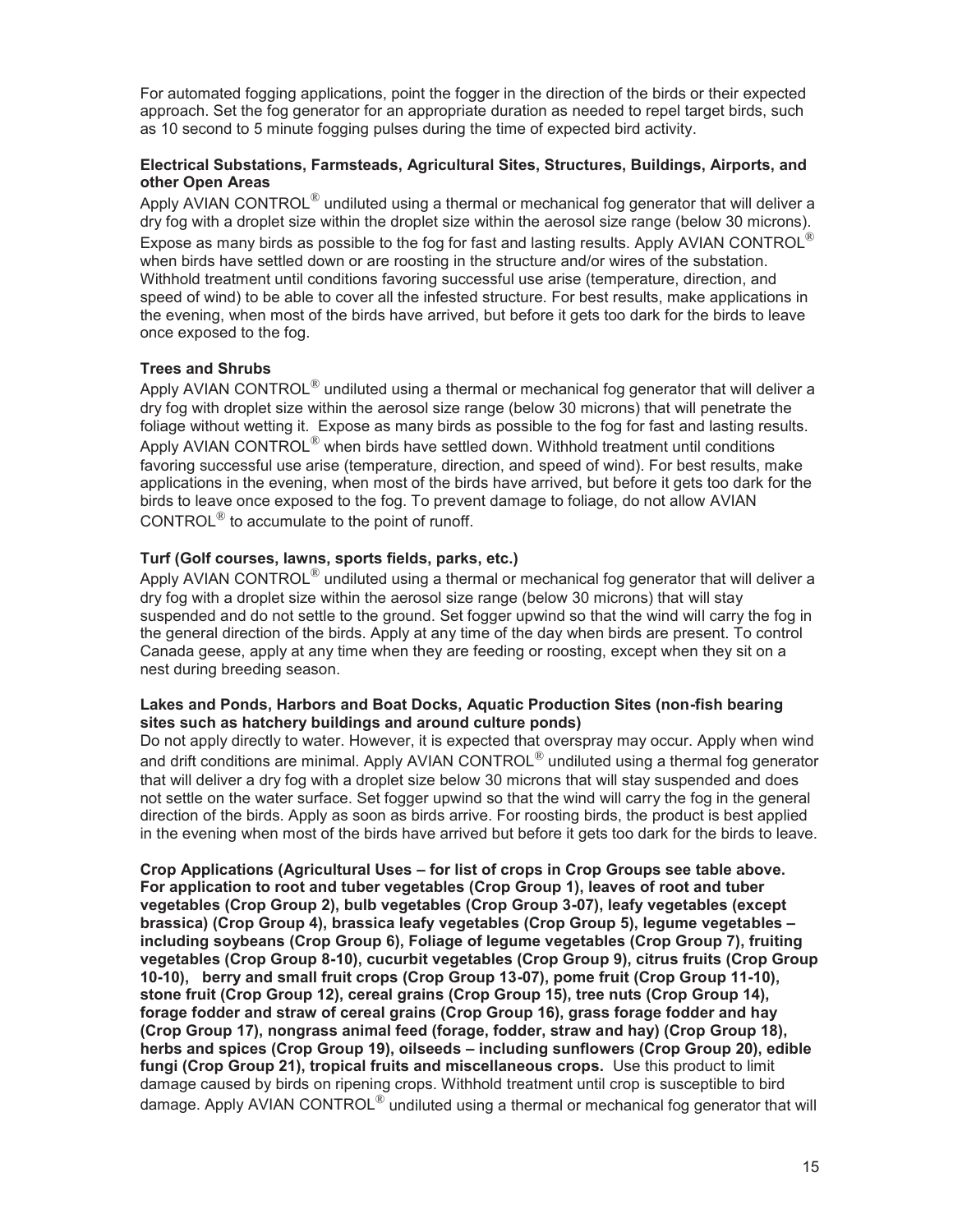deliver a dry fog with a droplet size within the aerosol size range (below 30 microns). Direct fog into crop area. Do not apply when crop is wet or if rain is expected. This product may be applied up to the day of harvest (Pre-Harvest Interval = 0 days). Repeat treatment if significant bird damage begins to occur.

Refer to the table above "Commodities in Crop Group Approved for AVIAN CONTROL<sup>®</sup>" for the crops approved for use of AVIAN CONTROL® in California.

## **STORAGE & DISPOSAL**

Do not contaminate water, food, or feed by storage and disposal.

**PESTICIDE STORAGE:** Store only in original container, in a dry place inaccessible to children, pets and domestic animals. Store apart from pesticides, fertilizers, food or feed that may cause cross-contamination from odor. Keep container closed when not in use.

**PESTICIDE DISPOSAL:** Product or rinse water that cannot be used according to label instructions must be disposed of according to Federal or approved State procedures. Wastes resulting from the use of this product may be disposed of on site or at an approved waste disposal facility. **CONTAINER HANDLING:** 

**Nonrefillable Container (five gallons or less):** Nonrefillable container. Do not reuse or refill this container. Offer for recycling, if available. Clean container promptly after emptying. Triple rinse as follows: Empty the remaining contents into application equipment or a mix tank and drain for 10 seconds after the flow begins to drip. Fill the container 1/4 full with water and recap. Shake for 10 seconds. Pour rinsate into application equipment or a mix tank or store rinsate for later use or disposal. Drain for 10 seconds after the flow begins to drip. Repeat this procedure two more times. **Nonrefillable Container (greater than five gallons):** Nonrefillable container. Do not reuse or refill this container. Offer for recycling, if available. Clean container promptly after emptying. Triple rinse as follows: Empty the remaining contents into application equipment or a mix tank. Fill the container 1/4 full with water. Replace and tighten closures. Tip container on its side and roll it back and forth, ensuring at least one complete revolution, for 30 seconds. Stand the container on its end and tip it back and forth several times. Turn the container over onto its other end and tip it back and forth several times. Empty the rinsate into application equipment or a mix tank or store rinsate for later use or disposal. Repeat this procedure two more times.

**Refillable Container:** Refillable container. Refill this container with AVIAN CONTROL® only. Do not reuse this container for any other purpose. Cleaning the container before final disposal is the responsibility of the person disposing of the container. Cleaning before refilling is the responsibility of the refiller. To clean the container before final disposal, empty the remaining contents from this container into application equipment or mix tank. Fill the container about 10 percent full with water. Agitate vigorously or recirculate water with the pump for 2 minutes. Pour or pump rinsate into application equipment or rinsate collection system. Repeat this rinsing procedure two more times.

#### **WARRANTY**

**NOTICE:** The directions for use of this product are believed to be adequate and must be followed carefully. To the extent consistent with applicable law, Avian Enterprises, LLC, Inc. does not make, nor does it authorize any agent or representative to make any oral or written warranty, guarantee, or representation, express or implied, concerning this material or the use thereof beyond the statements of the label. To the extent consistent with applicable law, neither Avian Enterprises, LLC nor the seller shall be held responsible in any manner for any claim of personal injury or property damage or loss resulting from handling, storage, or use of this material not in accordance with the written directions. To the extent consistent with applicable law, the buyer assumes all risk and liability resulting from handling, storage, or use, or purchaser accepts and uses this material on these conditions. No other warranty exists.

Copyright © 2018, Avian Enterprises, LLC Patent Pending

EPA 2019042280706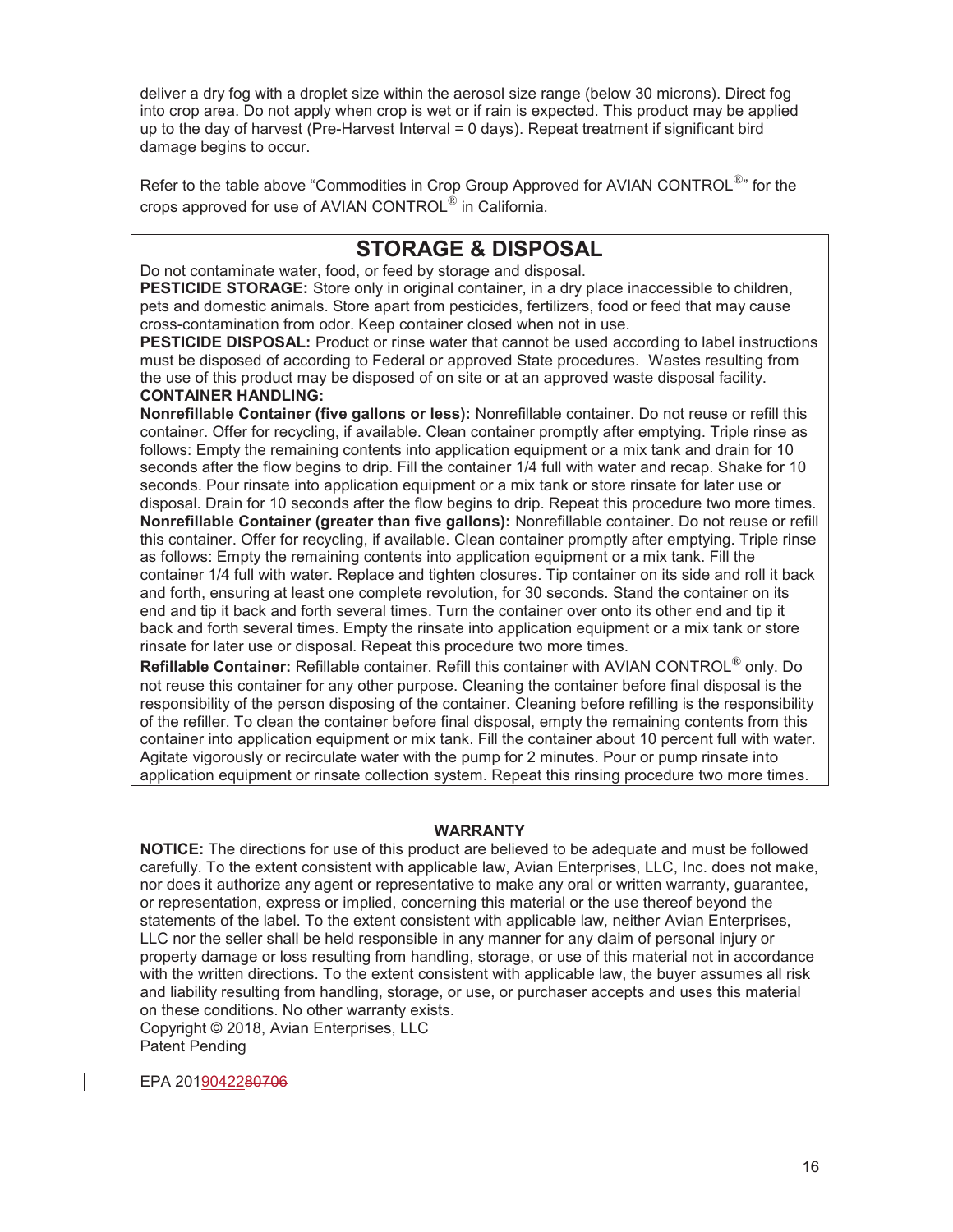#### **Sub-label #2: Residential Market**

For Home Use—Fruits and Vegetables (Pome Fruit, Stone Fruit, Berry and Small Fruit, Sweet Corn), Turf, Garbage and Trash Areas, Non-fish bearing bodies of water, Buildings and Structures

[Note to reviewer: [Text] in brackets indicates optional text].

# **AVIAN CONTROL®**

#### **Bird Repellent**

#### **ACTIVE INGREDIENT:**

This product contains 1.65 pounds of Methyl Anthranilate per gallon of product.

EPA Reg. No. 88889-1 EPA Est. No. 33162-MI-01

#### **KEEP OUT OF REACH OF CHILDREN**

# **CAUTION**

| <b>FIRST AID</b>                                                                                |                                                                                     |
|-------------------------------------------------------------------------------------------------|-------------------------------------------------------------------------------------|
| If in eyes:                                                                                     | Hold eye open and rinse slowly and gently with water for 15-20 minutes.             |
|                                                                                                 | Remove contact lenses, if present, after the first 5 minutes, then continue rinsing |
|                                                                                                 | eye.                                                                                |
|                                                                                                 | Call a poison control center or doctor for treatment advice.<br>$\bullet$           |
| If on skin or                                                                                   | Take off contaminated clothing.<br>$\bullet$                                        |
| clothing:                                                                                       | Rinse skin immediately with plenty of water for 15-20 minutes.<br>$\bullet$         |
|                                                                                                 | Call a poison control center or doctor for treatment advice.                        |
| Have the product container or label with you when calling a poison control center or doctor, or |                                                                                     |
| going for treatment. You may also contact the National Poison Control Center at 800-900-4044    |                                                                                     |
| for emergency medical treatment information.                                                    |                                                                                     |

[See] [inside] [label] [booklet] [for] [First Aid] [,] [additional] [Precautionary Statements] [,] [and] [Directions for Use] [including] [Storage and Disposal] [instructions] [.] **See back panel for additional Precautionary Statements** 

#### **Manufactured for:**

Avian Enterprises, LLC 221 Ocean Grande Blvd, Suite 801 Jupiter, FL 33477

**Net Contents: xx gal, xx quarts, xx pints Batch No.:**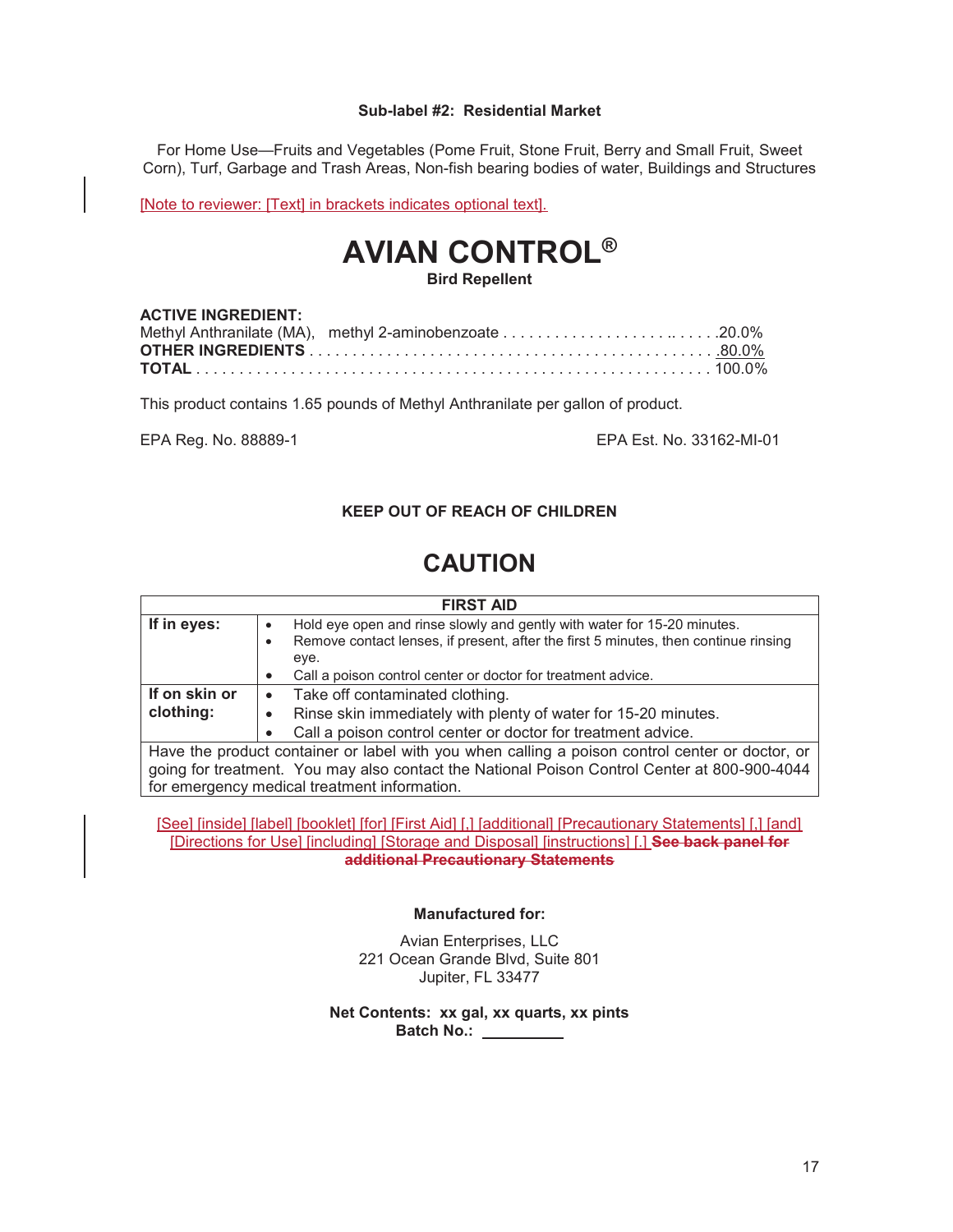#### **PRECAUTIONARY STATEMENTS HAZARDS TO HUMANS & DOMESTIC ANIMALS**

**CAUTION. Causes moderate eye irritation.** Harmful if absorbed through skin. Avoid contact with skin, eyes, and clothing. Wash thoroughly with soap and water after handling and before eating, drinking, chewing gum, using tobacco, or using the toilet.

#### **ENVIRONMENTAL HAZARDS**

To protect the environment, do not allow pesticide to enter or run off into storm drains, drainage ditches, gutters or surface waters. Applying this product in calm weather when rain is not predicted for the next 24 hours will help to ensure that wind or rain does not blow or wash pesticide off the treatment area. Rinsing application over the treated area will help avoid run off to water bodies or drainage systems. This pesticide is slightly toxic to fish and aquatic invertebrates.

#### **DIRECTIONS FOR USE**

It is a violation of Federal Law to use this product in a manner inconsistent with its labeling. Keep unprotected persons out of treated areas until sprays have dried.

#### **SPRAY APPLICATIONS**

#### **TURF (LAWNS), BUILDINGS & STRUCTURES, FRUIT AND VEGETABLES, GARBAGE AND TRASH AREAS, AND NON-FISH BEARING BODIES OF WATER**

**USE RESTRICTIONS:** Use this product in areas to repel birds that congregate in large numbers, including these passerine birds: starlings (*Sturnus vulgaris*), gulls (subfamily *Larinae*), blackbirds including grackles (Family *Icteridae*), and rock dove and domestic pigeons (*Columba livia*), cliff swallow (*Hirundo fulva*), house (English) sparrow (*Passer domesticus*), house finch (*Corpodacus mexicanus)*, American crow (*Corvus brachyrhynchos, Coruvs ossifragus*) as well as these wild migratory waterfowl: geese (*Anserinae*), mute swan (*Cugus olor*), and Coot (*Fulica Americana*). These listed birds are reservoirs or vectors for human disease causing agents, bacterial, parasitic, fungal, and ectoparasitic pathogens that can be transmitted to humans and may present a health risk to humans and domestic poultry.

Areas where the above types of wild birds or their drops and humans or domestic birds come in close contact pose a risk to human health and in these settings, birds are considered pests.

Use this product to repel birds from non-fish bearing bodies of water (such as decorative fountains) and areas where garbage and trash attract birds. This product can be applied to limit damage caused by birds to fruits and vegetables. However, this product cannot be applied in these areas when non-target birds (i.e. those birds not listed above) or Threatened or Endangered Birds may be present. Do not apply directly to water, such as lakes, reservoirs, ponds, streams and canals; however, overspray to water bodies can be expected with proper use of this product.

#### **SPRAY APPLICATION DIRECTIONS:**

**Non-fish bearing bodies of water** (such as decorative fountains): AVIAN CONTROL® is effective at a rate of 12 oz. to 42 oz. per 43,560 sq. ft. (0.16 to 0.54 lbs a.i. per acre) of water surface at 3-4 week intervals but can be used at up to a maximum of 5 gallons per 43,560 sq. ft. (8 lbs a.i. per acre). Adjust timing of subsequent applications as required by bird activity and anticipated seasonal migrations. Product is best applied with a small amount of liquid dish soap (such as Dawn® or Joy®). **California only –** Apply 1.4 to 2.75 parts of concentrate to 555 parts of water; 2.75 to 5.5 gallons concentrate per 1100 gallons of water (0.25% to 0.50%). Mix concentrate with water before adding to non-fish bearing bodies of water. Reapply at 3-4 week intervals if necessary to maintain repellency.

**Turf (Lawns):** AVIAN CONTROL® is effective at a rate of 12 oz. to 42 oz. per 43,560 sq. ft. (0.16 to 0.54 lb a.i. per acre) but can be used at up to a maximum of 5 gallons per 43,560 sq. ft. (8 lbs a.i. per acre). Apply directly to turf as soon as the birds start to arrive. Repeat applications as long as birds persist. Make applications with conventional spray equipment, and other liquid application equipment. Product is best applied diluted while continuously agitated, or with a small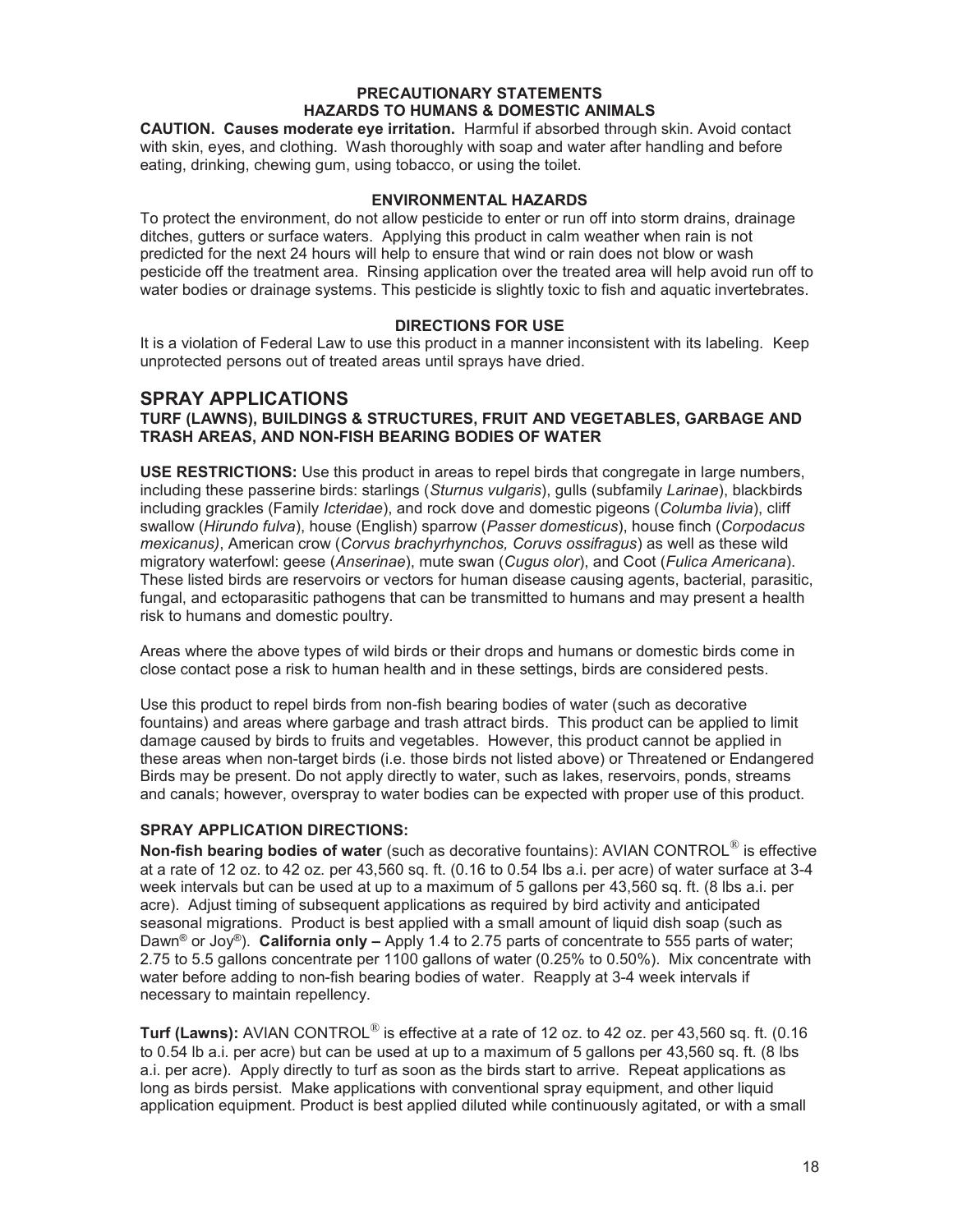amount of liquid dish soap (such as Dawn® or Joy®) to ensure uniform coverage. **California only** – Apply to turf by ground at 7 to 14 day intervals, or after each mowing, using 1.39-2.78 gal product (177-355 fl. oz.) per 43,560 sq. ft. (2.29 to 4.58 lb a.i.).

**Garbage and Trash Areas, Buildings and Structures**: Apply this product to immediately repel birds from in or on structures or areas where garbage and trash can accumulate and can attract birds. Product is best applied diluted while continuously agitated, or with a small amount of liquid dish soap (such as Dawn® or Joy®) to ensure uniform coverage.Mix AVIAN CONTROL® with water at a ratio of 10-50% v/v with water. To make a 20% v/v mixture, mix 1 pint of product with 4 pints of water. To make a 50% v/v mixture, mix 1 pint of product with 1 pint of water.

#### **Fruit and Vegetables Applications (for list of fruits and vegetables see table below).**

See table below for further information and for crops registered in the state of California.

**Ground Applications:** This product must be applied using appropriate ground spray equipment. Withhold treatment until fruits and vegetables are susceptible to bird damage. Do not apply when fruits and vegetables are wet or if rain is expected. Product is best applied diluted while continuously agitated, or with a small amount of liquid dish soap (such as Dawn<sup>®</sup> or Joy<sup>®</sup>) to ensure uniform coverage.For ground applications, dilute 12 oz. to 42 oz. AVIAN CONTROL® per 43,560 sq ft (0.16-0.54 lb a.i. per acre) with water at a ratio of 1 part product to 10-20 parts water or in sufficient water for the application equipment to be used. Apply the spray mixture so that the fruits and vegetables receive thorough coverage. This product may be applied up to the day of harvest. Repeat treatment at 6-8 day intervals if significant bird damage begins to occur. Do not apply more than 3.75 gallons per 43,560 sq ft per application (6.2 lbs a.i. per acre). Refer to "**Application Rates for Fruits and Vegetables - California Only**" for approved application rates in that state.

#### **Application Rates for Fruits and Vegetables - California Only:**

Apples: 90 oz. product (1.15 lb a.i.) per 43,560 sq ft. Apricots, Peaches, Plums: 1.88-3.75 gal. (241-480 fl. oz.) product (3.1-6.2 lb a.i.) per 43,560 sq ft. Cherries: 90 oz. to not more than 1.39 gal. (179 fl. oz.) product (1.15-2.29 lb a.i.) per 43,560 sq ft. Corn (sweet): 90 oz. product (0.28 lb a.i.) per 43,560 sq ft. Sunflowers: 90 oz. product (0.28 lb a.i.) per 43,560 sq ft. Blueberries:  $90$  oz. to not more than 1.39 gal. product  $(1.15-2.29$  lb a.i.) per  $43,560$  sq ft. [Table] Grapes: 90 oz. product (1.15 lb a.i.) per 43,560 sq ft.

#### **Use AVIAN CONTROL**® **on these Fruits and Vegetables**

CA only: Apples.

All other states: Apple, Azarole, Crabapple, Loquat, Mayhaw, Medlar, Pear, Pear (Asian), Quince, Quince (Chinese, Japanese), Tejocote, and other varieties or hybrids of these crops.

CA only: Apricots, Cherries, Peaches, Plums

All other states: Apricot, Cherry (sweet, tart), Nectarine, Peach, Plum, Plum (Chickasaw, Damson, Japanese), Plumcot, Prune (fresh).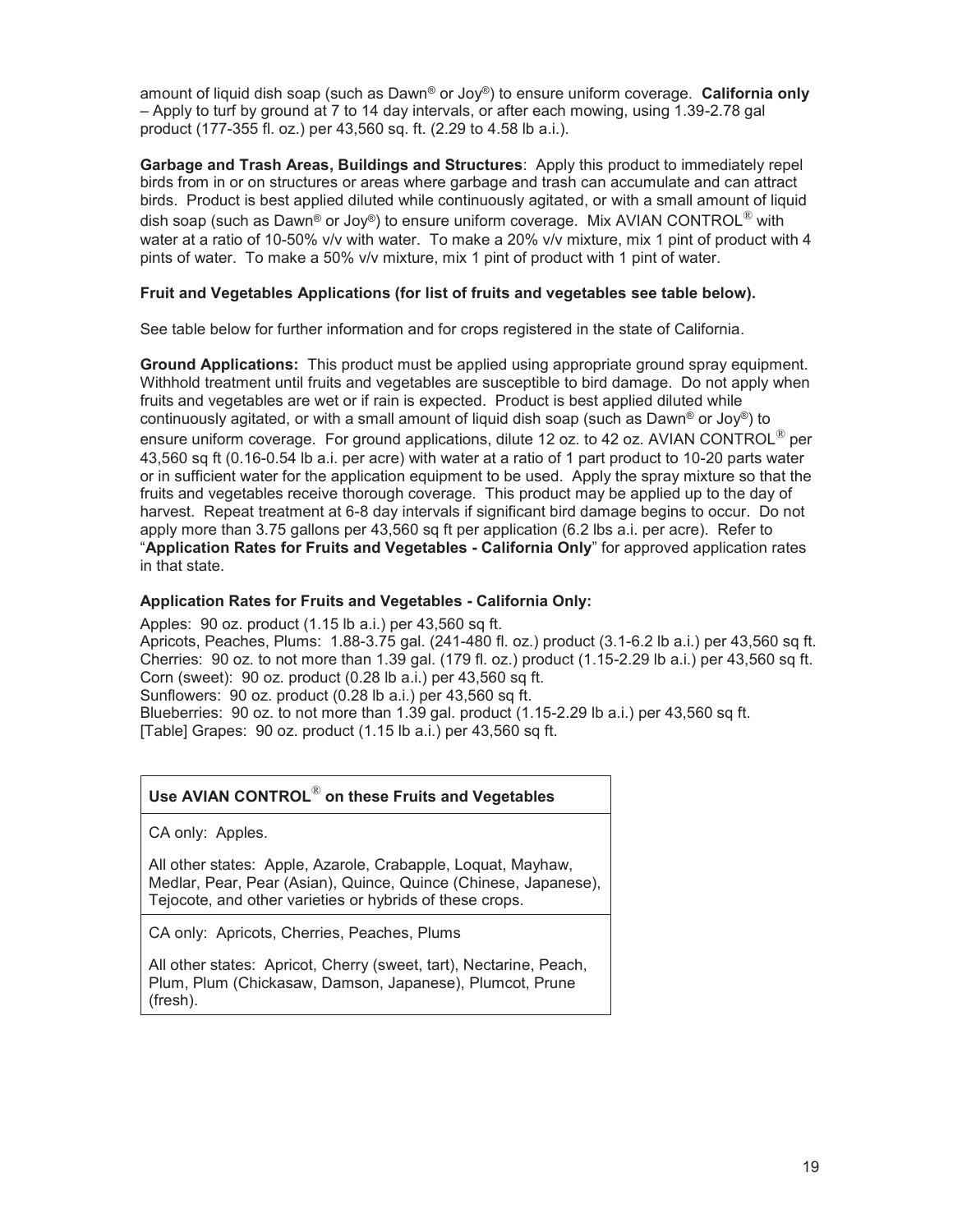CA only: [Table] Grapes, Blueberries (low bush and high bush).

All other states: Grapes, Blueberries (low bush and high bush), Blackberry, Elderberries, Mulberries, kiwifruit, Raspberry (red and black), Strawberry, and other varieties or hybrids of these crops.

California only: Corn (sweet)

All other states: Corn (sweet)

### **FOGGING APPLICATIONS**

**New York:** Fogging applications are prohibited in the State of New York.

**USE RESTRICTIONS:** Use this product in areas to repel birds that congregate in large numbers, including these passerine birds: starlings (*Sturnus vulgaris*), gulls (subfamily *Larinae*), blackbirds including grackles (Family *Icteridae*), and rock dove and domestic pigeons (*Columba livia*), cliff swallow (*Hirundo fulva*), house (English) sparrow (*Passer domesticus*), house finch (*Corpodacus mexicanus)*, American crow (*Corvus brachyrhynchos, Coruvs ossifragus*) as well as these wild migratory waterfowl: geese (*Anserinae*), mute swan (*Cugus olor*), and Coot (*Fulica Americana*). These listed birds are reservoirs or vectors for human disease causing agents, bacterial, parasitic, fungal, and ectoparasitic pathogens that can be transmitted to humans and may present a health risk to humans and domestic poultry. However, this product cannot be applied in these areas when non-target birds (i.e. those birds not listed above) or Threatened or Endangered Birds may be present. Do not apply directly to water, such as lakes, reservoirs, ponds, streams and canals; however, overspray to water bodies can be expected with proper use of this product.

Areas where the above types of wild birds or their drops and humans or domestic birds come in close contact pose a risk to human health and in these settings, birds are considered pests. For use on or near domestic structures or buildings.

Use AVIAN CONTROL<sup>®</sup> with thermal and mechanical foggers as long as the product is applied at less than 30 microns. For best results, ensure the product comes in direct contact with target birds (see above).

Direct outlet or nozzle away from surfaces and greenery or keep the fog or aerosol generator outlet pointed at least 5 feet away from direct application to any object, painted surface, and especially plants and shrubbery to allow for dissipation of the fog and to avoid discoloration from direct contact with concentrated AVIAN CONTROL $^{\circledR}$  or the heat when using thermal foggers. Do not smoke while applying this product.

**INDOOR FOGGING APPLICATIONS (Storage sheds, hangers, garages, barns, etc.):** Apply AVIAN CONTROL<sup>®</sup> undiluted at a rate not to exceed two (2) ounces per 10,000 cubic feet of space to be treated. Consult the fog generator owner's manual for proper settings. Expose as many birds as possible to the fog for fast and lasting results. Several treatments, 1 to 4 days apart may be required for removal of all nuisance birds.

#### **OUTDOOR FOGGING APPLICATIONS:**

**General Application Directions:** Apply AVIAN CONTROL® undiluted at a rate of 12 to 16 ounces per 43,500 sq ft (2.8-3.7 ounces per 10,000 sq ft) of area to be treated. Consult the fog generator owner's manual for proper settings. Several treatments, 1 to 4 days apart may be required for removal of all nuisance birds.

#### **Structures, Buildings, and other Open Areas**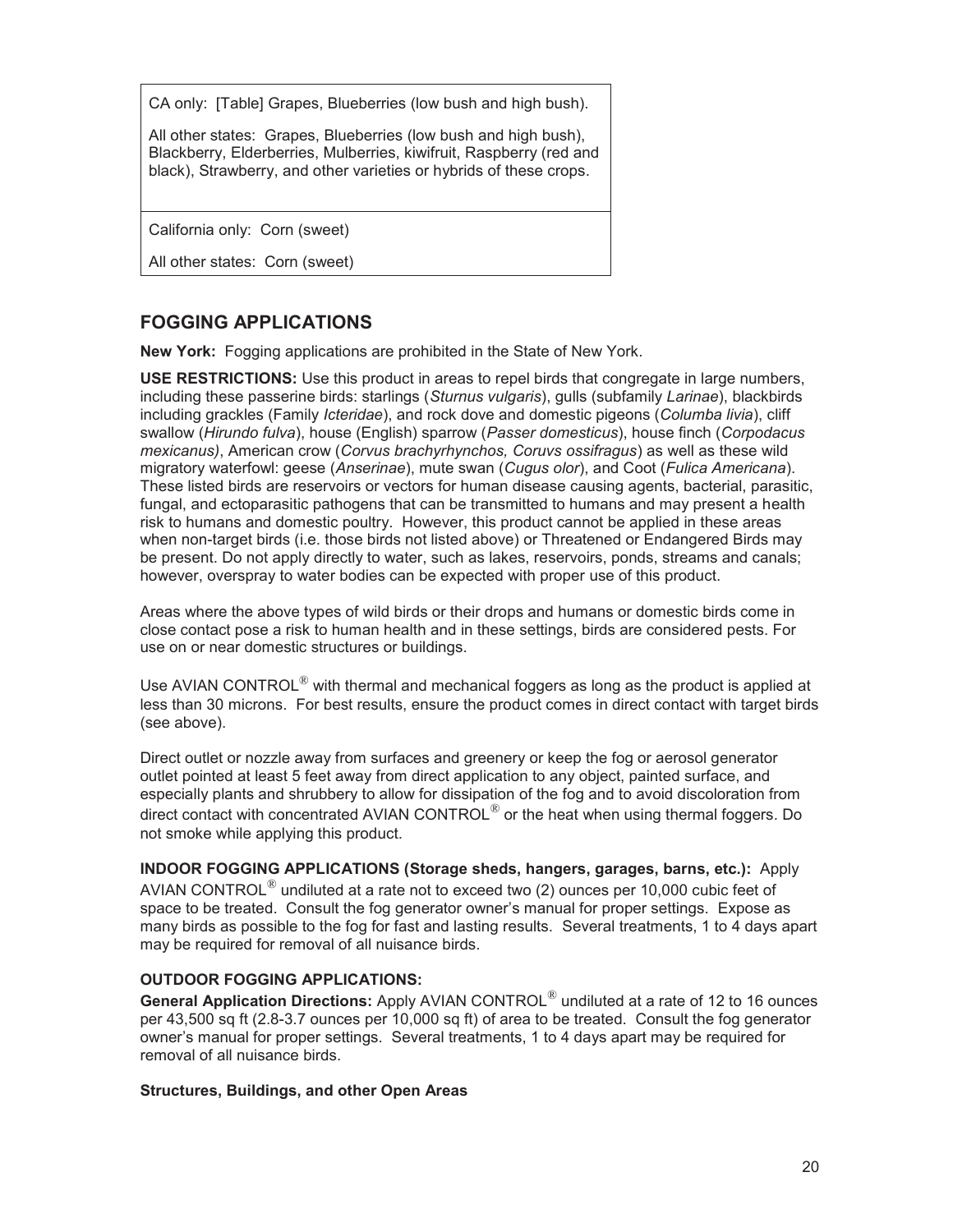Apply AVIAN CONTROL<sup>®</sup> undiluted using a thermal or mechanical fog generator. Expose as many birds as possible to the fog for fast and lasting results. Apply AVIAN CONTROL<sup>®</sup> when birds have settled down or are roosting on the structure. Withhold treatment until conditions favoring successful use arise (temperature, direction, and speed of wind) to be able to cover all the infested structure. For best results, make applications in the evening, when most of the birds have arrived, but before it gets too dark for the birds to leave once exposed to the fog.

#### **Trees and Shrubs**

Apply AVIAN CONTROL $^{\circledR}$  undiluted using a thermal or mechanical fog generator. Expose as many birds as possible to the fog for fast and lasting results. Apply AVIAN CONTROL<sup>®</sup> when birds have settled down. Withhold treatment until conditions favoring successful use arise (temperature, direction, and speed of wind). For best results, make applications in the evening, when most of the birds have arrived, but before it gets too dark for the birds to leave once exposed to the fog.

#### **Turf (Lawns)**

Apply AVIAN CONTROL $^{\circledR}$  undiluted using a thermal or mechanical fog generator. Set the fog generator upwind so that the wind will carry the fog in the general direction of the birds. Apply at any time of the day when birds are present. To control Canada geese, apply at any time when they are feeding or roosting, except when they sit on a nest during breeding season.

#### **Lakes and Ponds, Boat Docks, Non-fish bearing sites such as ornamental fountains**

Do not apply directly to water. However, it is expected that overspray may occur. Apply when wind and drift conditions are minimal. Apply AVIAN CONTROL $^{\circledR}$  undiluted using a thermal fog generator. Set fog generator upwind so that the wind will carry the fog in the general direction of the birds. Apply as soon as birds arrive. For roosting birds, the product is best applied in the evening when most of the birds have arrived but before it gets too dark for the birds to leave.

#### **Fruits and Vegetable Applications**

Use this product to limit damage caused by birds on ripening fruit and vegetables. Withhold treatment until fruit or vegetables are susceptible to bird damage. Apply AVIAN CONTROL<sup>®</sup> undiluted using a thermal or mechanical fog generator. Direct the fog into area to be treated. Do not apply when fruits and vegetables are wet or if rain is expected. This product may be applied up to the day of harvest. Repeat treatment if significant bird damage begins to occur.

Refer to the table above "**Use AVIAN CONTROL**® **on these Fruits and Vegetables**" for the fruits and vegetables approved for use of AVIAN CONTROL®.

## **STORAGE & DISPOSAL**

Do not contaminate water, food, or feed by storage and disposal.

**PESTICIDE STORAGE:** Store only in original container, in a dry place inaccessible to children, pets and domestic animals. Store apart from pesticides, fertilizers, food or feed that may cause cross-contamination from odor. Keep container closed when not in use.

**PESTICIDE DISPOSAL:** Product or rinse water that cannot be used according to label instructions must be disposed of according to Federal or approved State procedures. Wastes resulting from the use of this product may be disposed of on site or at an approved waste disposal facility. **CONTAINER HANDLING:** 

**Nonrefillable Container:** Nonrefillable container. Do not reuse or refill this container.

If empty: Place in trash or offer for recycling if available.

If Partly Filled: Call your local solid waste agency for disposal instructions. Never place unused product down any indoor or outdoor drain.